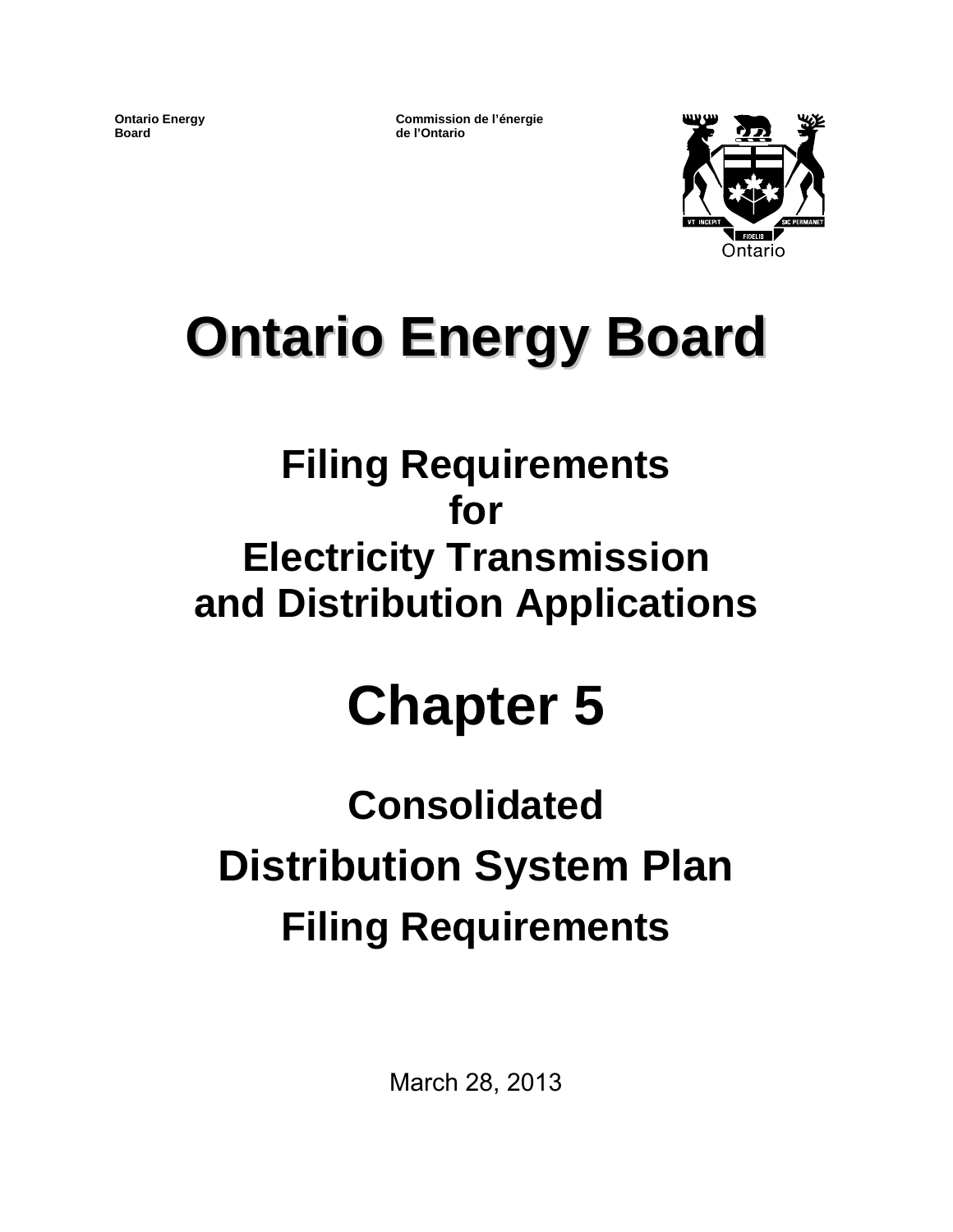# **Table of Contents**

#### **CHAPTER 5 CONSOLIDATED DISTRIBUTION SYSTEM PLAN FILING REQUIREMENTS**

| 5.0 |       |                                                                       |  |  |  |  |  |  |  |  |  |  |  |
|-----|-------|-----------------------------------------------------------------------|--|--|--|--|--|--|--|--|--|--|--|
|     |       |                                                                       |  |  |  |  |  |  |  |  |  |  |  |
|     |       |                                                                       |  |  |  |  |  |  |  |  |  |  |  |
|     |       |                                                                       |  |  |  |  |  |  |  |  |  |  |  |
|     | 5.0.4 |                                                                       |  |  |  |  |  |  |  |  |  |  |  |
|     |       |                                                                       |  |  |  |  |  |  |  |  |  |  |  |
| 5.1 |       |                                                                       |  |  |  |  |  |  |  |  |  |  |  |
|     |       |                                                                       |  |  |  |  |  |  |  |  |  |  |  |
|     |       |                                                                       |  |  |  |  |  |  |  |  |  |  |  |
|     | 5.1.3 |                                                                       |  |  |  |  |  |  |  |  |  |  |  |
|     |       |                                                                       |  |  |  |  |  |  |  |  |  |  |  |
|     |       |                                                                       |  |  |  |  |  |  |  |  |  |  |  |
|     |       |                                                                       |  |  |  |  |  |  |  |  |  |  |  |
|     |       |                                                                       |  |  |  |  |  |  |  |  |  |  |  |
|     |       |                                                                       |  |  |  |  |  |  |  |  |  |  |  |
|     |       |                                                                       |  |  |  |  |  |  |  |  |  |  |  |
|     |       |                                                                       |  |  |  |  |  |  |  |  |  |  |  |
|     |       |                                                                       |  |  |  |  |  |  |  |  |  |  |  |
|     |       |                                                                       |  |  |  |  |  |  |  |  |  |  |  |
|     |       |                                                                       |  |  |  |  |  |  |  |  |  |  |  |
| 5.4 |       |                                                                       |  |  |  |  |  |  |  |  |  |  |  |
|     |       |                                                                       |  |  |  |  |  |  |  |  |  |  |  |
|     |       |                                                                       |  |  |  |  |  |  |  |  |  |  |  |
|     |       | 5.4.3 System capability assessment for renewable energy generation 16 |  |  |  |  |  |  |  |  |  |  |  |
|     |       |                                                                       |  |  |  |  |  |  |  |  |  |  |  |
|     |       |                                                                       |  |  |  |  |  |  |  |  |  |  |  |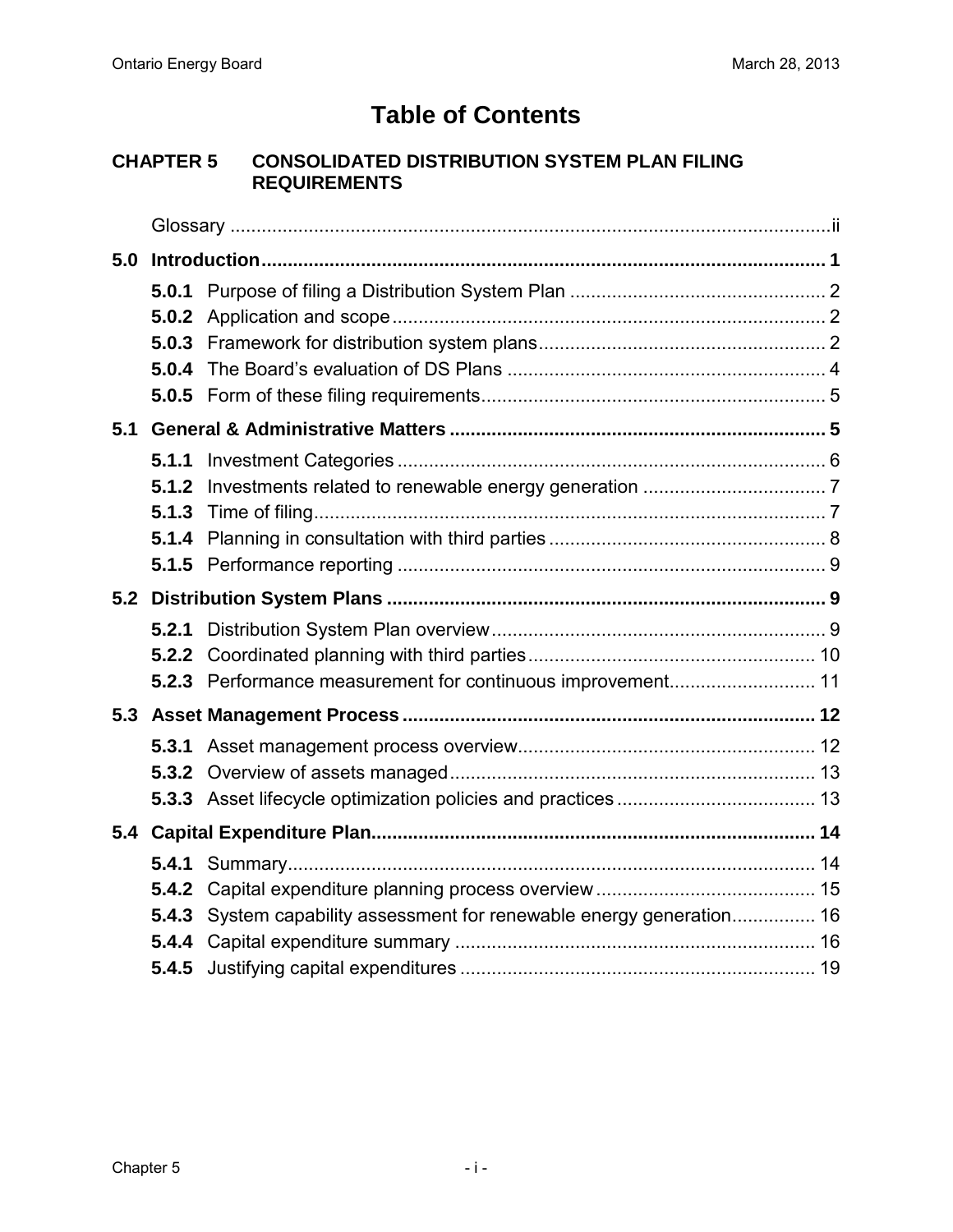#### **Glossary**

<span id="page-2-0"></span>Where applicable, definitions set out in the Distribution System Code (DSC) apply to terms used in these filing requirements. Certain other terms used here are explained below.

*Distribution System Plan duration* is the duration of a distributor's *Distribution System Plan*, which is a minimum of ten (10) years in total and comprised of an *historical period* and a *forecast period*

*Forecast period* is the last five (5) years of the *Distribution System Plan duration*, consisting of five (5) forecast years, beginning with the Test year

*General plant investments* are modifications, replacements or additions to a distributor's assets that are not part of its distribution system; including land and buildings; tools and equipment; rolling stock and electronic devices and software used to support day to day business and operations activities

*Historical period* is the first five (5) years of the *Distribution System Plan duration*, consisting of five (5) historical years, ending with the Bridge year

*REG investments* accommodate the connection of renewable energy generation (including connection assets, expansions and/or renewable enabling improvements) the costs of which are the responsibility of the distributor as set out in the DSC. REG investments can be stand-alone or integrated into a project/activity; and are to be categorized for the purposes of section 5.4 in the same way as any other investment

*Regional Infrastructure Plan* is a document issued by the transmitter leading a Regional Planning Process that identifies forecast regional electricity service requirements, and describes and justifies the optimal infrastructure investments planned to meet those requirements

*Regional Planning Process* is a consultation involving distributors, transmitter(s), and the Ontario Power Authority convened for the purpose of exchanging information related to system planning, coordinating the modification of a regional electricity transmission system, and preparing and issuing a Regional Infrastructure Plan

*System access investments* are modifications (including asset relocation) to a distributor's distribution system a distributor is obligated to perform to provide a customer (including a generator customer) or group of customers with access to electricity services via the distribution system

*System O&M* are routine operations and maintenance activities carried out to sustain required distribution system performance to the end of the subject asset's service life

*System renewal investments* involve replacing and/or refurbishing system assets to extend the original service life of the assets and thereby maintain the ability of the distributor's distribution system to provide customers with electricity services.

*System service investments* are modifications to a distributor's distribution system to ensure the distribution system continues to meet distributor operational objectives while addressing anticipated future customer electricity service requirements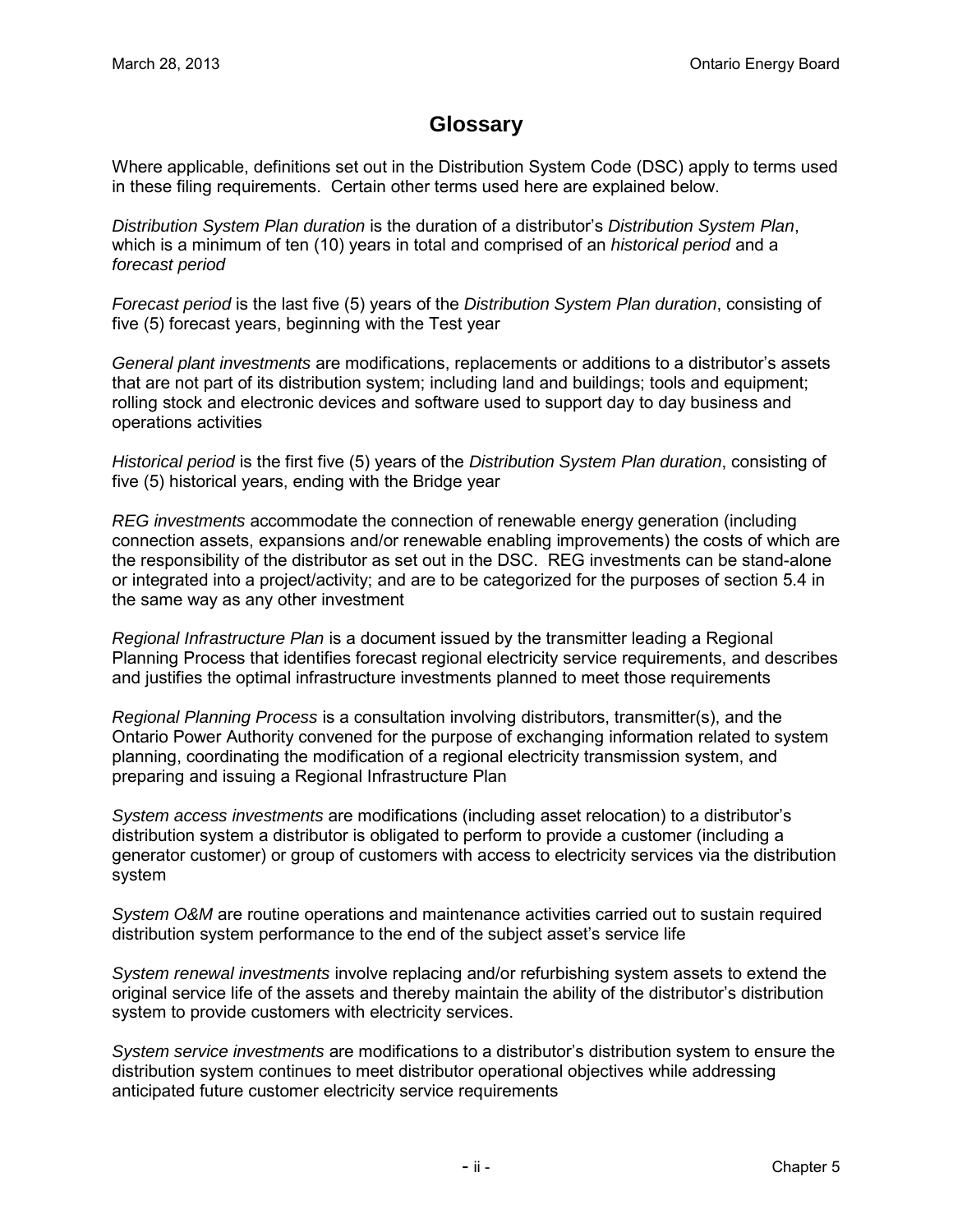# <span id="page-3-0"></span>**5.0 Introduction**

These filing requirements set out the information required by the Board under the renewed regulatory framework for electricity to assess distributor applications involving planned expenditures on distribution system and other infrastructure.<sup>[1](#page-3-1)</sup> For the purposes of these filing requirements, a *Distribution System Plan* ("DS Plan") consolidates documentation of a distributor's asset management process and capital expenditure plan, where:

- an *Asset Management Process* is the systematic approach a distributor uses to collect, tabulate and assess information on physical assets, current and future system operating conditions and the distributor's business and customer service goals and objectives to plan, prioritize and optimize expenditures on systemrelated modifications, renewal and operations and maintenance, and on general plant facilities, systems and apparatus; and
- a *Capital Expenditure Plan* sets out and robustly justifies according to the Board's standard requirements for evaluation a distributor's proposed expenditures on its distribution system and (non-system) general plant over a five-year planning period, including investment and asset-related maintenance expenditures.

Filing DS Plans consistent with these requirements will ensure that the Board's expectations for a distributor's planning are met; namely, that the DS Plan optimizes investments and reflects regional and smart grid considerations; serves present and future customers; places a greater focus on delivering value for money; aligns the interests of the distributor with those of customers; and supports the achievement of public policy objectives. [2](#page-3-2)

Good distributor planning is an essential pre-requisite to the performance-based rate-setting approaches established under the renewed regulatory framework for electricity<sup>[3](#page-3-2)</sup>, and necessary to ensure that the performance outcomes the Board has established for electricity distributors are being achieved:

*Customer Focus*: services are provided in a manner that responds to identified customer preferences;

*Operational Effectiveness*: continuous improvement in productivity and cost performance is achieved; and utilities deliver on system reliability and quality objectives;

<span id="page-3-1"></span> $\overline{\phantom{a}}$ 1 The renewed regulatory framework for electricity is a comprehensive, performance-based approach to regulation that is based on the achievement of outcomes that ensure that Ontario's electricity system provides value for money for customers. See *[Report of the Board – A Renewed Regulatory](http://www.ontarioenergyboard.ca/OEB/_Documents/Documents/Report_Renewed_Regulatory_Framework_RRFE_20121018.pdf)  [Framework for Electricity Distributors: A Performance-Based Approach](http://www.ontarioenergyboard.ca/OEB/_Documents/Documents/Report_Renewed_Regulatory_Framework_RRFE_20121018.pdf)*; (the "*RRFE Report*"); p. 2. *PRFE Report*<sup>\*</sup>); p. 2.

<span id="page-3-2"></span>

<sup>4</sup> *RRFE Report*; p. 36.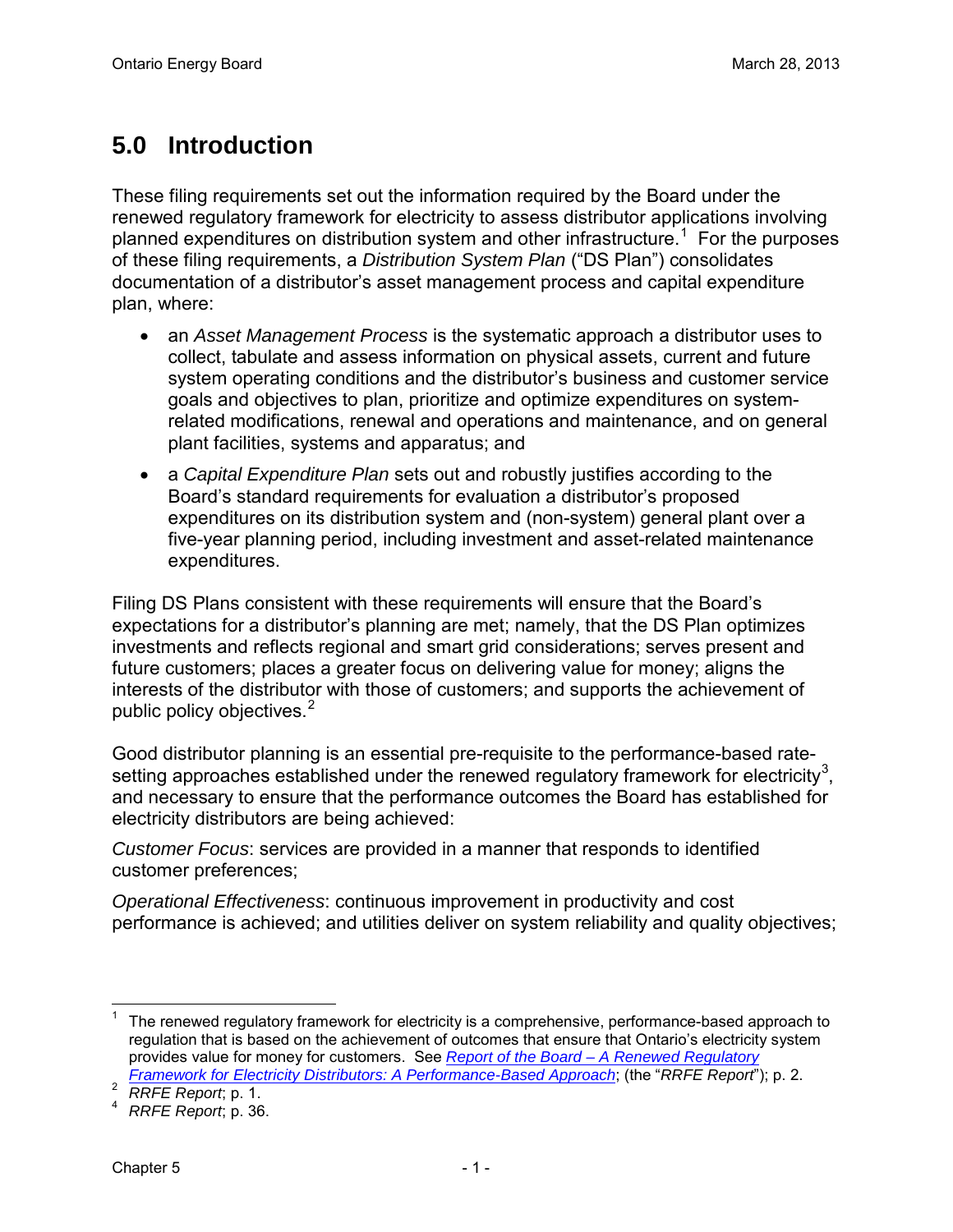*Public Policy Responsiveness*: utilities deliver on obligations mandated by government (e.g., in legislation and in regulatory requirements imposed further to Ministerial directives to the Board); and

*Financial Performance*: financial viability is maintained; and savings from operational effectiveness are sustainable.

DS Plan filings must enable the Board to assess whether and how a distributor has planned to deliver value to customers. One of the primary goals of DS Plans and by extension, hallmarks of good planning, is pacing and prioritizing capital investments in a manner that considers rate impacts. To facilitate the achievement of this goal, these filing requirements focus on the qualitative and quantitative information distributors can use to support their investment proposals that will best enable the Board to assess how a distributor has sought to control the costs and related rate impacts of proposed investments.<sup>[4](#page-4-3)</sup>

#### <span id="page-4-0"></span>**5.0.1 Purpose of filing a Distribution System Plan**

Good distributor planning is an essential pre-requisite to the performance-based ratesetting approaches established under the renewed regulatory framework for electricity. Filing a DS Plan with an application to the Board will provide information to the Board and interested stakeholders including but not necessarily limited to a distributor's:

- asset related performance objectives and approach to evaluating its performance relative to those objectives;
- approach to lifecycle asset management planning and the management of assetrelated operational and financial risk; and
- plan for capital-related expenditures over the five-year forecast period.

#### <span id="page-4-1"></span>**5.0.2 Application and scope**

These filing requirements apply to licenced, rate regulated electricity distribution utilities in Ontario when filing DS Plans as required by the Board as set out in section 5.1.3 of these requirements.

#### <span id="page-4-2"></span>**5.0.3 Framework for distribution system plans**

The content of these filing requirements has been informed by the Board's expectations for distribution system planning under the renewed regulatory framework for electricity.

<span id="page-4-3"></span> $\overline{\phantom{a}}$ 4 *RRFE Report*; p. 36.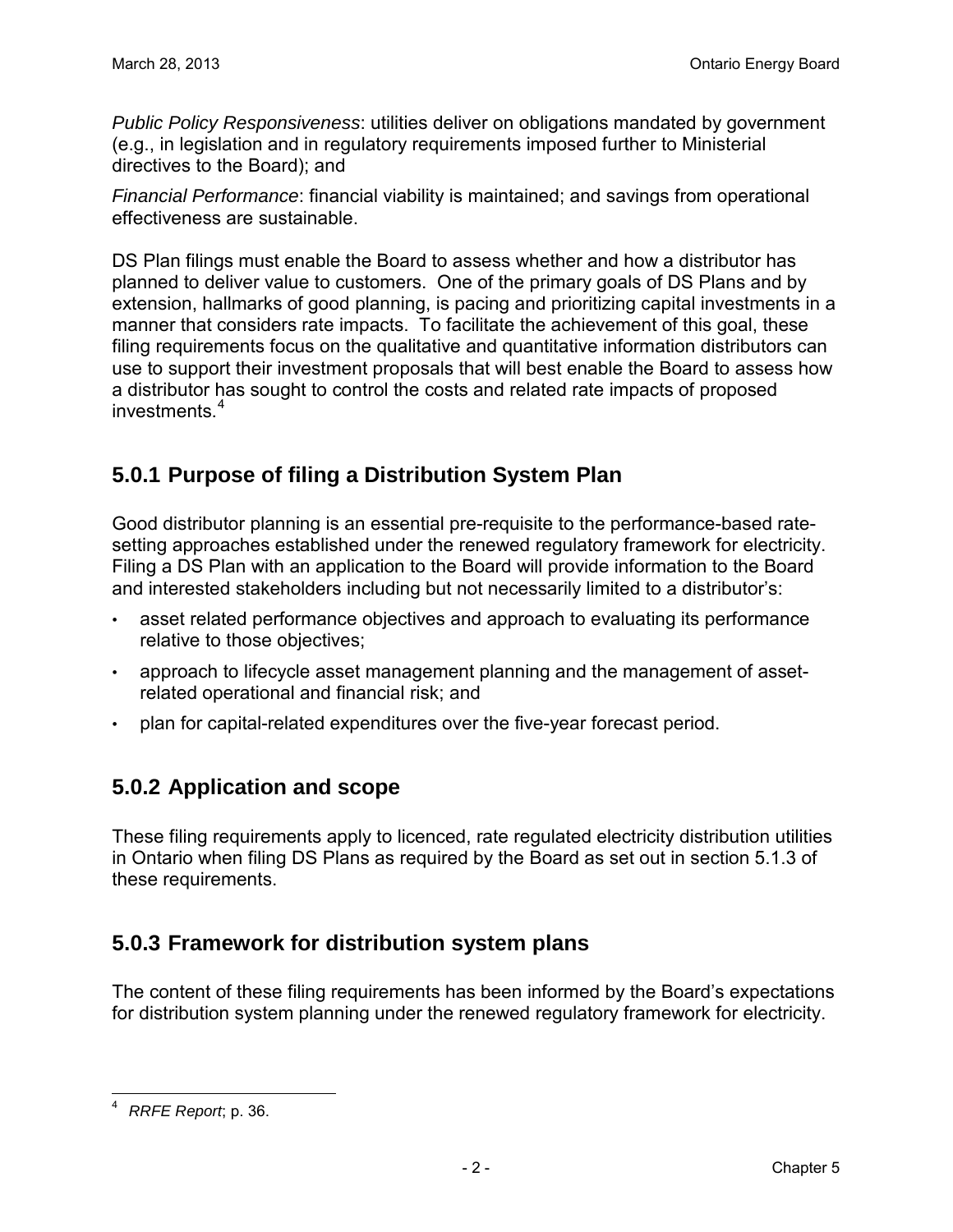#### **5.0.3.1 Integrated planning**

An integrated approach to planning, whereby investments for system renewal and expansion, renewable generation connections, smart grid development and implementation, and regionally planned infrastructure are planned and optimized together, will provide the necessary foundation for distribution rate-setting under the renewed regulatory framework; help distributors to pace and prioritize projects; and support the achievement of the four outcomes for electricity distributors.<sup>[5](#page-5-0)</sup>

#### **5.0.3.2 Longer term planning horizon**

Under the renewed regulatory framework, a planning horizon of five years is required to support integrated planning and better align distributor planning cycles with rate-setting cycles, which are a minimum of five-years in expected duration.<sup>[6](#page-5-1)</sup> This longer term approach should:

- enhance the predictability necessary to facilitate planning including regional planning – and decision-making by customers and distributors;
- facilitate the cost-effective and efficient implementation of distributor DS Plans and thereby the achievement of customer service and cost performance outcomes; and
- help distributors to manage consumer rate impacts.<sup>[7](#page-5-2)</sup>

#### **5.0.3.3 Regional considerations**

Planning the distribution system infrastructure in a regional context will help promote the cost effective development of electricity infrastructure in Ontario. Regional issues and requirements are to be considered in individual distributor system planning processes.  $8$ Accordingly, these filing requirements provide that where applicable, a distributor file information on the Regional Planning Process(s) in which it was a participant; on the Regional Infrastructure Plan provided by the transmitter; and information demonstrating that the Regional Infrastructure Plan has been appropriately considered and addressed in the development of the distributor's DS Plan.

#### **5.0.3.4 Smart grid development and implementation**

Under the renewed regulatory framework, smart grid development is expected to be integral to distribution system plans, a central focus of grid-enhancing innovation, and implemented on a coordinated regional basis to achieve economies of scope and

<sup>–&</sup>lt;br><sup>5</sup> *RRFE Report*; p. 31.<br><sup>6</sup> PRFE Report p. 31.

<span id="page-5-1"></span><span id="page-5-0"></span><sup>&</sup>lt;sup>6</sup> RRFE Report, p. 31.

<span id="page-5-2"></span> $R$ *RRFE Report*; p. 10.

<span id="page-5-3"></span>*RRFE Report*; p. 39.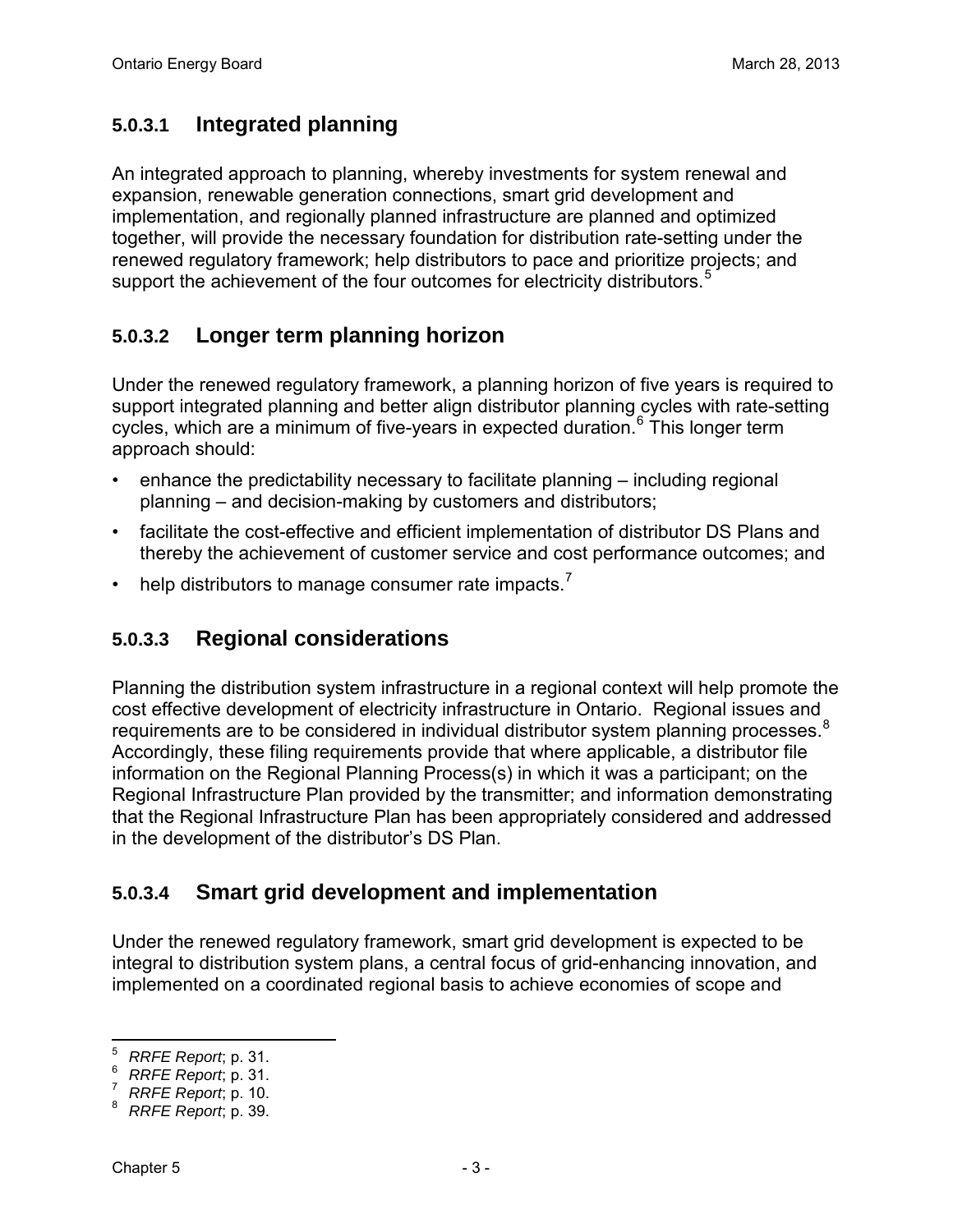scale.<sup>[9](#page-6-1)</sup> These filing requirements therefore include DS Plan information regarding, where appropriate:

- the activities a distributor has undertaken in order to understand their customers' preferences (e.g., data access and visibility, participating in distributed generation, and load management) and how they have addressed those preferences;
- the options a distributor has considered for facilitating customer access to consumption data in an electronic format;
- the mechanisms that facilitate "real-time" data access and "behind the meter" services and applications that a distributor has considered for the purpose of providing customers with the ability to make decisions affecting their electricity costs;
- the consideration a distributor has given to the investments necessary to facilitate the integration of distributed generation and more complex loads (e.g., customers with self-generation and/or storage capability);
- the technology-enabling opportunities a distributor has considered regarding operational efficiencies and improved asset management; and
- the distributor's awareness and adoption of innovative processes, services, business models, and technologies. [10](#page-6-2)

### <span id="page-6-0"></span>**5.0.4 The Board's evaluation of DS Plans**

DS Plan filings must support the Board's assessment as to whether a distributor has and will continue to achieve the four performance outcomes the Board has established for electricity distributors as explained below. Section 5.4.5 explains the specific criteria the Board will use to evaluate whether a DS Plan and in particular the material<sup>[11](#page-6-3)</sup> projects/activities proposed for cost recovery in a DS Plan address these four outcomes. [12](#page-6-4)

#### *Customer Focus*

A DS Plan filing must demonstrate that distribution services are provided in a manner that responds to identified customer preferences. As indicated in the provisions that follow, this is accomplished by providing information on customer engagement to identify preferences; the value proposition the DS Plan represents for customers (economic efficiency and cost-effectiveness); and on the factors relating to customer preferences or input from customers and participants in a Regional Planning Process that were considered in the course of planning investment projects and activities.

<span id="page-6-1"></span><sup>-&</sup>lt;br>9 See *[Report of the Board - Supplemental Report on Smart Grid](http://www.ontarioenergyboard.ca/OEB/_Documents/EB-2011-0004/Supplemental_Report_on_Smart_Grid_20130211.pdf)* (EB 2011-0004); February 11, 2013 (the "*Smart Grid Report*"); pp. 4 – 5.

<span id="page-6-2"></span><sup>10</sup> *Smart Grid Report*; pp. 9 – 16.

<span id="page-6-3"></span><sup>&</sup>lt;sup>11</sup> A project or activity is "material" if the materiality threshold set out in Chapter 2 of the *Filing*<br>Requirements for Electricity Transmission and Distribution Applications is met.

<span id="page-6-4"></span>*Requirements for Electricity Transmission and Distribution Applications* is met. 12 For details on the evaluation criteria and how the Board will use them to evaluate investments, see the *Smart Grid Report*; pp. 17 – 21.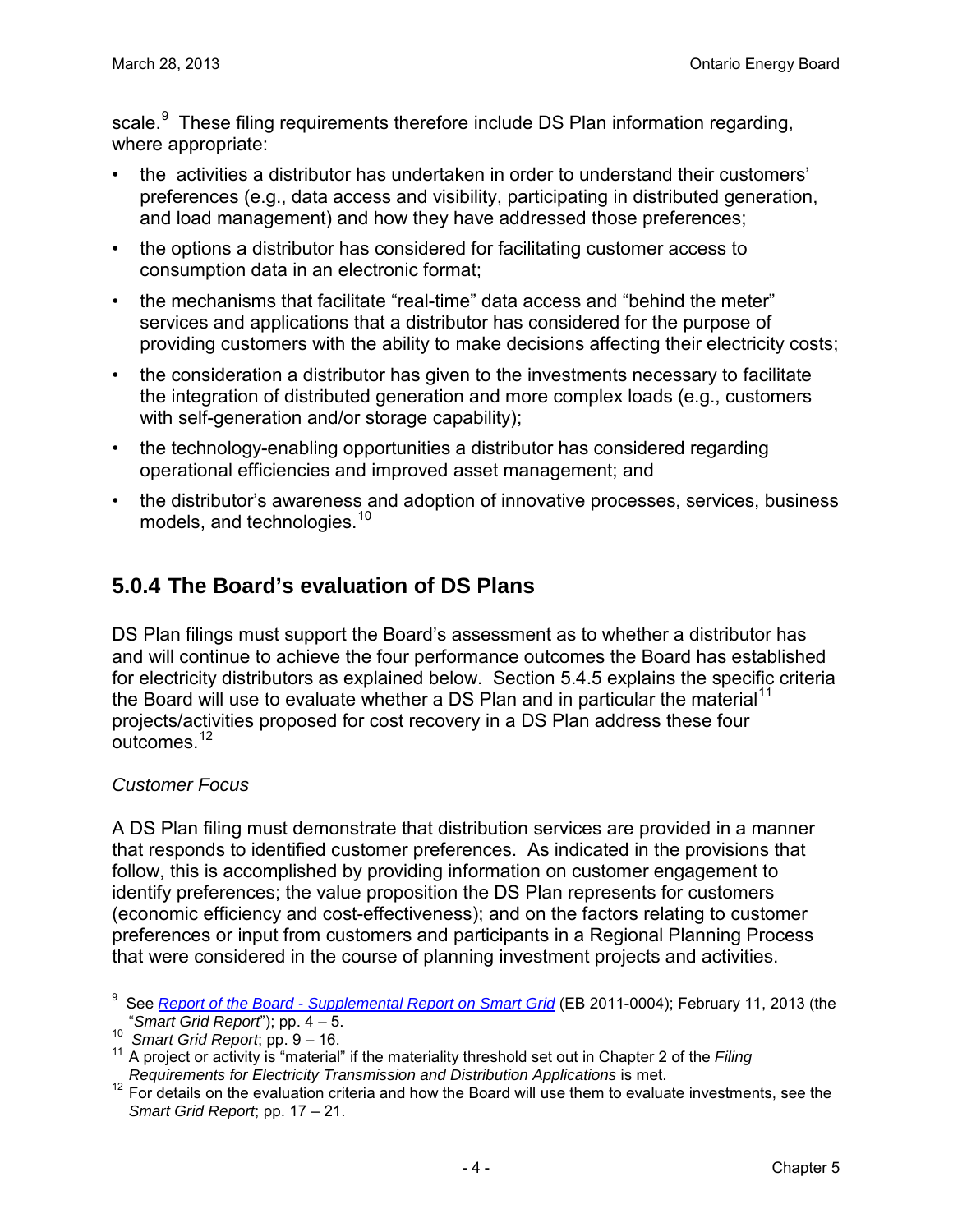#### *Operational Effectiveness*

DS Plans must show that a distributor's asset management and capital expenditure planning processes are designed to identify and take advantage of opportunities for continuous improvements in productivity and cost performance, while delivering on a distributor's explicitly stated system reliability and quality objectives.

#### *Public Policy Responsiveness*

A distributor's DS Plan must explain how the expenditure planning process has been integrated and rationalized so as to permit timely and appropriate expenditures in relation to a distributor's government-mandated obligations (e.g., in legislation or regulatory requirements imposed further to Ministerial directives to the Board).

#### *Financial Performance*

DS Plans must show that a distributor's financial viability and operational effectiveness will endure over the long term including by sustaining efficiencies gained through prudent capital-related expenditure planning and DS Plan execution.

#### <span id="page-7-0"></span>**5.0.5 Form of these filing requirements**

To implement the policy objectives of the renewed regulatory framework, filing requirements related to Distribution System Plans, including information on planned investments related to investments to accommodate the connection of renewable energy generation (REG) and/or smart grid development activities and expenditures (see sections 5.1.2 and 5.0.3.4 respectively), have been consolidated in this Chapter 5 of the Board's *Filing Requirements for Electricity Transmission and Distribution Applications* (*CoS FRs*) Accordingly, these filing requirements replace the Board's *[Filing Requirements: Distribution System Plans – Filing under Deemed Conditions of](http://www.ontarioenergyboard.ca/OEB/_Documents/Regulatory/Filing_Req_DistributionSystemPlans.pdf)  [Licence](http://www.ontarioenergyboard.ca/OEB/_Documents/Regulatory/Filing_Req_DistributionSystemPlans.pdf)*.

### <span id="page-7-1"></span>**5.1 General & Administrative Matters**

The form and the content of these filing requirements reflect the Board's conclusions in relation to distribution infrastructure planning. These filing requirements introduce a standard approach to a distributor's filings of asset management and capital expenditure plan information in support of a rate application.<sup>[13](#page-7-2)</sup> As detailed in section 5.2, distributors filing a corporate 'Asset Management Plan' are expected to include and

<span id="page-7-2"></span> $\overline{\phantom{a}}$ 13 *RRFE Report*; p. 35.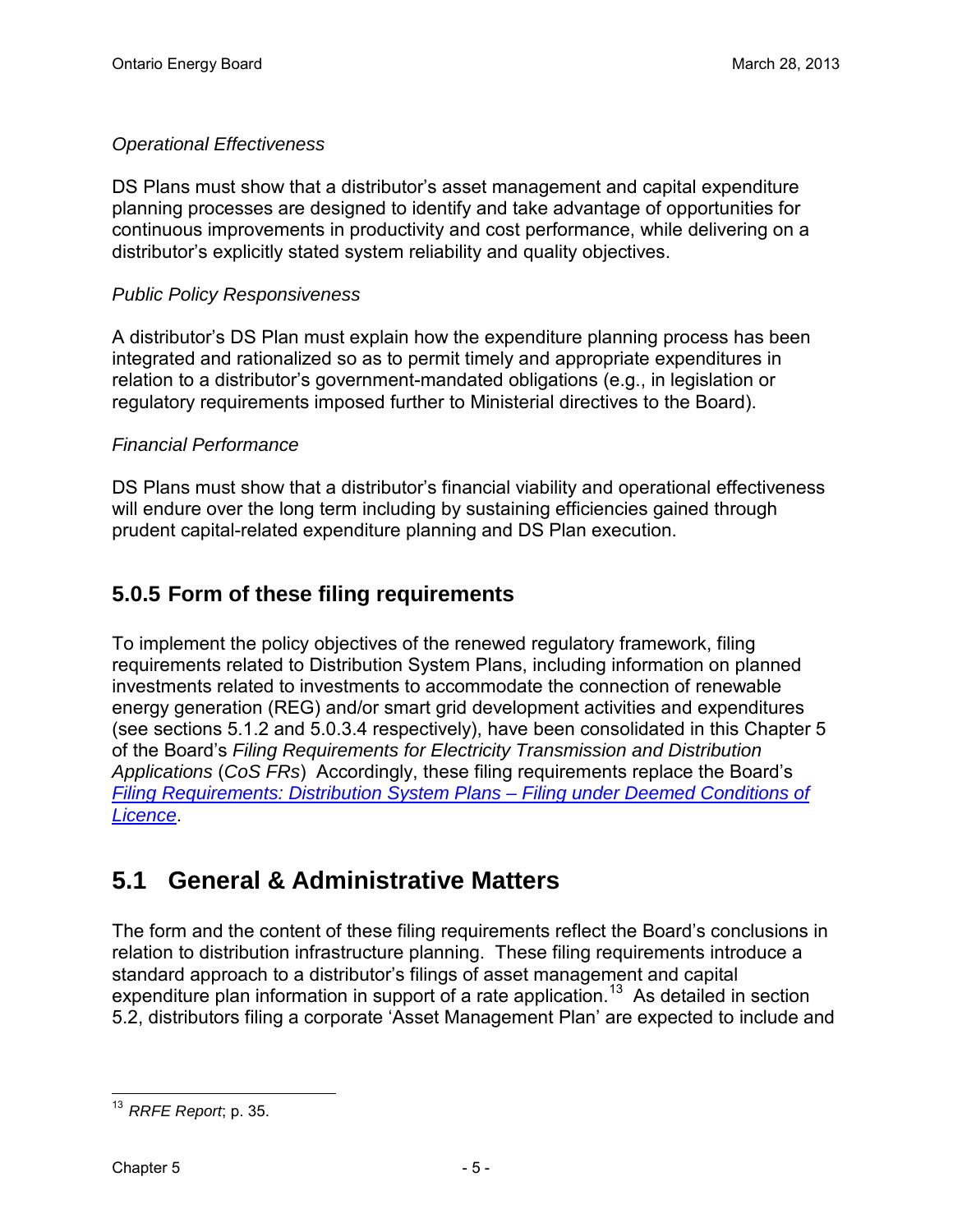clearly identify in their filings the information set out in these filing requirements, and to use the terminology and formats set out in these filing requirements.<sup>[14](#page-8-1)</sup>

#### <span id="page-8-0"></span>**5.1.1 Investment Categories**

A distributor's investment projects and activities should be grouped for filing purposes into one of the four investment categories listed below, based on the 'trigger' driver of the expenditure, examples of which are provided on Table 1.

**Example Drivers Example Projects / Activities** new customer connections system access **system access** − modifications to existing customer connections customer service requests expansions for customer connections or property development other 3<sup>rd</sup> party infrastructure system modifications for property or infrastructure development requirements development (e.g. relocating pole lines for road widening) mandated service obligations metering (DSC; Cond. of Serv.; etc.) Long term load transfer assets/asset systems at end of programs to refurbish/replace assets or asset systems; service life due to: **system renewal** e.g: batteries; cable (by type); cable splices; civil works; − failure conductor; elbows & inserts; insulators; poles (by type); − failure risk physical plant; relays; switchgear; transformers (by type); substandard performance other equipment (by type) high performance risk − functional obsolescence expected changes in load that will − property acquisition constrain the ability of the system − capacity upgrade (by type); e.g. phases; circuits; system service **system service** to provide consistent service conductor; voltage; transformation; regulation delivery line extensions system operational objectives: − protection & control upgrade; e.g. reclosers; tap changer − safety controls/relays; transfer trip − reliability automation (new/upgrades) by device type/function power quality − SCADA system efficiency − distribution loss reduction − other performance/functionality land acquisition general plant<sup>1</sup> general plant<sup>1</sup> system capital investment structures & depreciable improvements support − equipment and tools system maintenance support supplies business operations efficiency finance/admin/billing software & systems − non-system physical plant − rolling stock intangibles (e.g. land rights; capital contributions to other utilities)

**Table 1 – Investment Categories & Example Drivers and Projects/Activities** 

Note: 1. Includes only 19## series accounts.

<span id="page-8-1"></span> $\overline{\phantom{a}}$ <sup>14</sup> For the Board's conclusions in relation to consolidating and harmonizing its planning-related filing requirements see *RRFE Report*; p. 31.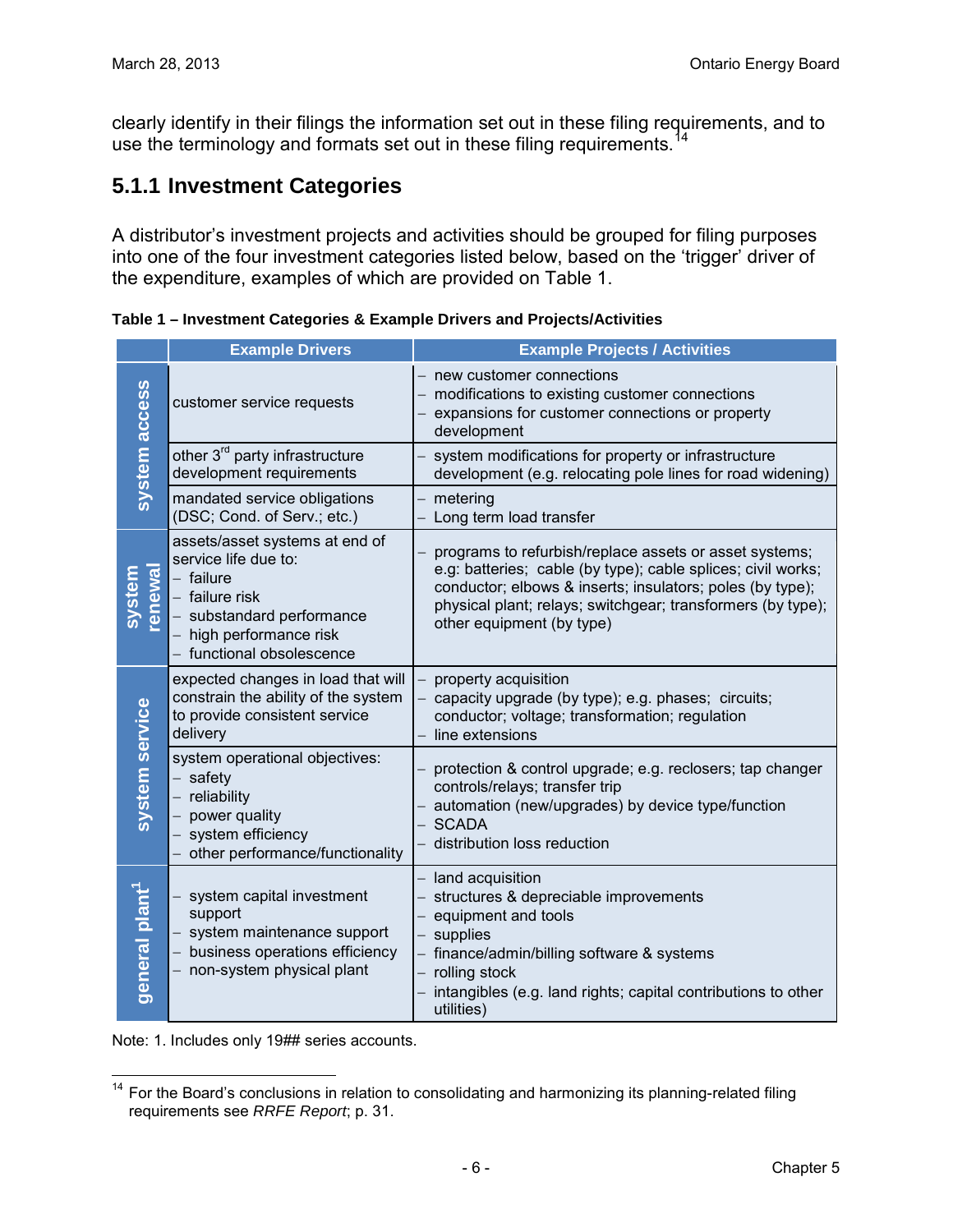- *System access* investments are modifications (including asset relocation) to a distributor's distribution system a distributor is obligated to perform to provide a customer (including a generator customer) or group of customers with access to electricity services via the distribution system
- *System renewal* investments involve replacing and/or refurbishing system assets to extend the original service life of the assets and thereby maintain the ability of the distributor's distribution system to provide customers with electricity services.
- *System service* investments are modifications to a distributor's distribution system to ensure the distribution system continues to meet distributor operational objectives while addressing anticipated future customer electricity service requirements
- *General plant* investments are modifications, replacements or additions to a distributor's assets that are not part of its distribution system; including land and buildings; tools and equipment; rolling stock and electronic devices and software used to support day to day business and operations activities

A project or activity involving two or more 'drivers' associated with different categories should be placed in the category corresponding to the 'trigger' driver. For example, a project triggered by the need to replace end of service life components in a distribution station should be considered a 'system renewal investment, even if in anticipation of future system requirements (a 'system service' driver) the project includes assets rated for a higher voltage and/or capable of handling reverse flows. Note, however (as detailed in section 5.4.5), information on all drivers of a given project or activity should be used to justify proposed capital investments.

#### <span id="page-9-0"></span>**5.1.2 Investments related to renewable energy generation**

Under the renewed regulatory framework, a distributor's investments to accommodate and connect renewable energy generation (i.e. REG investments) are integral to its DS Plan, which includes all costs to connect renewable generation facilities that will be the responsibility of the distributor under the DSC, and are therefore eligible for recovery through the provincial cost recovery mechanism set out in section 79.1 of the *OEB Act*.

#### <span id="page-9-1"></span>**5.1.3 Time of filing**

All distributors are required to file a DS Plan as specified here when filing a cost of service application for the rebasing of their rates under the 4th Generation IR or a Custom IR application. Distributors proposing to use the 'Annual IR Index' method for 2014 rates are not required to use Chapter 5 when filing an application. However, any distributor using the 'Annual IR Index' method must make a Chapter 5 filing within five years of the date of the most recent Board decision approving their rates in a cost of service proceeding; and is required to do so at five year intervals thereafter while using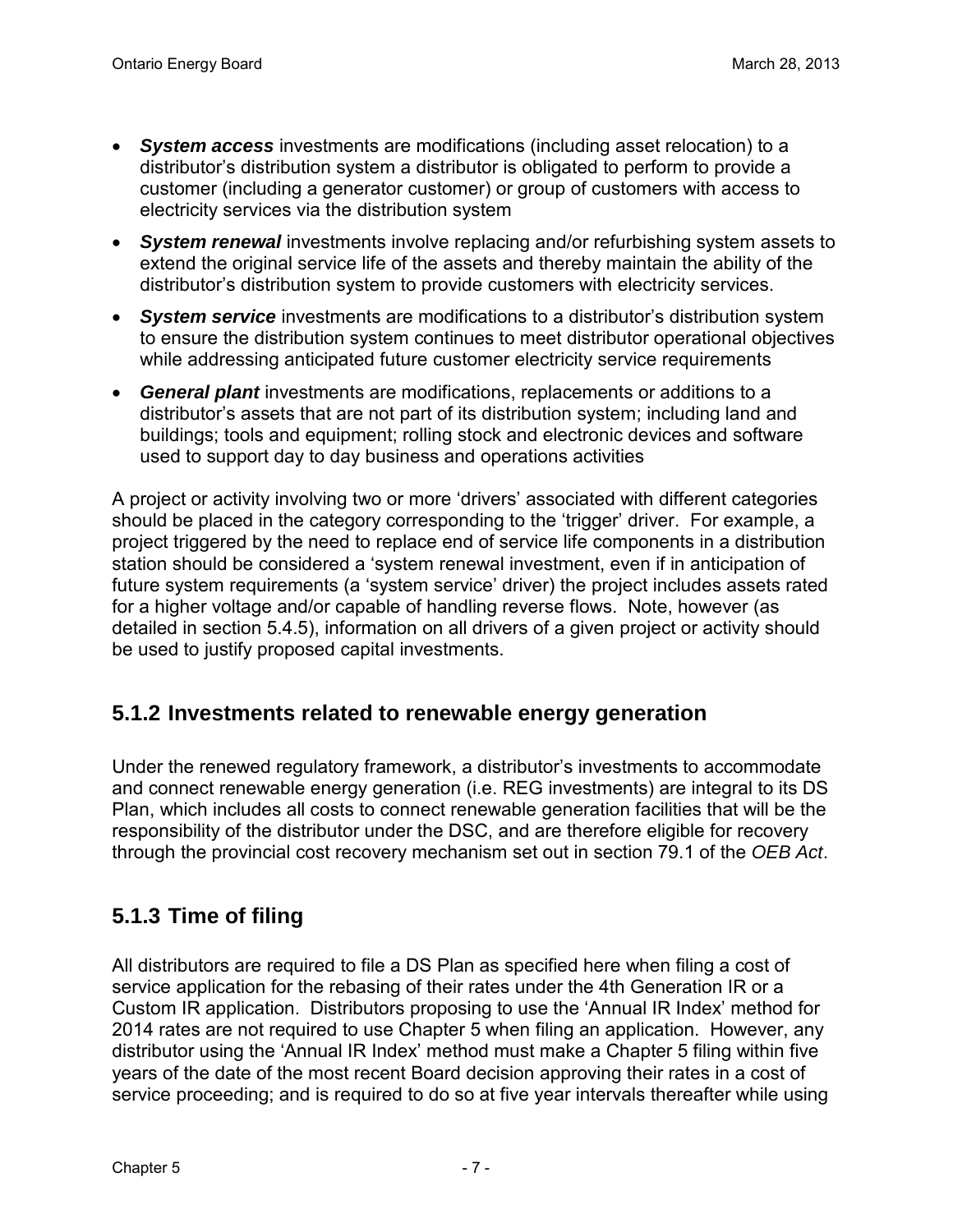the Annual IR Index method. The Board may also require a DS Plan to be filed in relation to leave to construct, Incremental Capital Module or Z-factor applications.

#### <span id="page-10-0"></span>**5.1.4 Planning in consultation with third parties**

#### **5.1.4.1 Regional planning and consultations**

Prior to filing a DS Plan and at a time and in a manner to be determined in consultation with the participants in a Regional Planning Process, a distributor must:

- 1. Provide regionally interconnected distributors (including host and/or embedded where applicable), the transmitter to which the distributor is connected and the OPA (where applicable) with information on:
	- forecast load at existing (and proposed, if any) points of interconnection;
	- forecast renewable generation connections and any planned network investments to accommodate the connections;
	- investments involving smart grid equipment and/or systems that could have an impact on the operation of assets serving the regionally interconnected utilities; and
	- the results of projects or activities involving the study or demonstration of innovative processes, services, business models, or technologies; and on the projects or activities of this nature planned by the distributor over the forecast period.
- 2. Consult with regionally interconnected distributors (including host and embedded where applicable) and transmitter(s) to which the distributor is connected in preparing their DS Plan.

#### **5.1.4.2 Renewable energy generation investments**

Prior to filing a DS Plan, a distributor must:

- 1. Not less than 60 days (where REG investments are contemplated; 30 days otherwise) in advance of the date the distributor needs to receive the OPA letter for inclusion in an application, a distributor must submit information to the OPA in relation to the REG investments identified in their DS Plan and request in writing that the OPA provide a letter commenting on the information by a date that conforms to the distributor's filing timetable.
- 2. The Board expects that the OPA comment letter will include: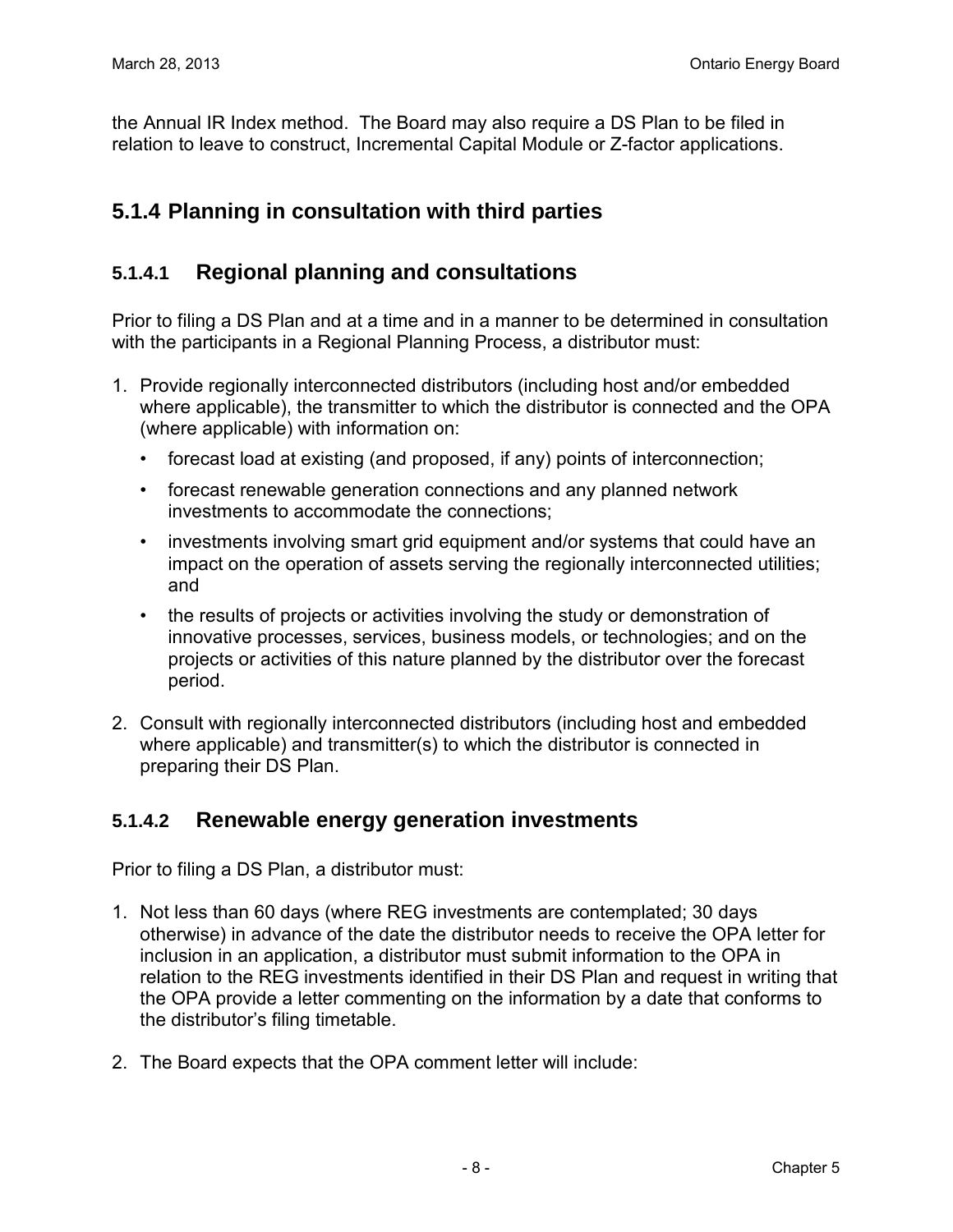- the applications it has received from renewable generators through the FIT program for connection in the distributor's service area;
- whether the distributor has consulted with the OPA, or participated in planning meetings with the OPA;
- the potential need for co-ordination with other distributors and/or transmitters or others on implementing elements of the REG investments; and
- whether the REG investments proposed in the DS Plan are consistent with any Regional Infrastructure Plan.

The Board may postpone processing an application where a comment letter from the OPA has not been filed in accordance with this requirement.

#### <span id="page-11-0"></span>**5.1.5 Performance reporting**

A distributor is to provide information on its performance in relation to its DS Plan as set out in section 5.2.3, including information on the achievement of the operational or other objectives targeted by investments the costs for which were approved in a previous application(s). Through its RRR filing, a distributor is also required to report annually on its performance, including in relation to reliability and any Performance Scorecard metrics established by the Board, including metrics related to asset management and capital expenditure planning as applicable.

### <span id="page-11-1"></span>**5.2 Distribution System Plans**

Distributors are encouraged to organize the required information using the section headings indicated. If a distributor's application uses alternative section headings and/or arranges the information in a different order, the distributor shall demonstrate that these requirements are met by providing a table that clearly cross-references the headings/subheadings used in the application as filed to the section headings/subheadings indicated below.

#### <span id="page-11-2"></span>**5.2.1 Distribution System Plan overview**

This section provides the Board and stakeholders with a high level overview of the information filed in the DS Plan, including but not limited to

a) key elements of the DS Plan that affect its rates proposal, especially prospective business conditions driving the size and mix of capital investments needed to achieve planning objectives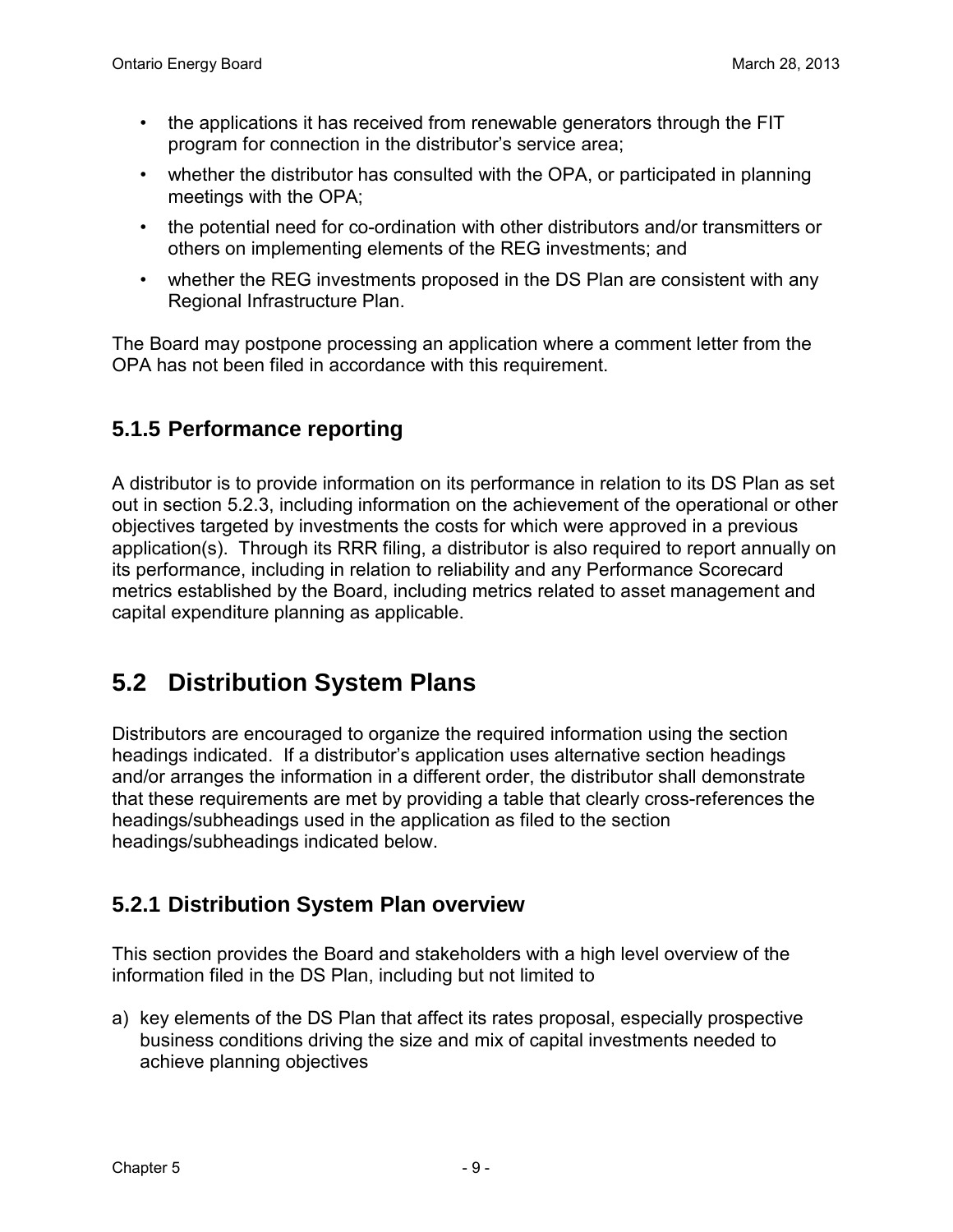- b) the sources of cost savings expected to be achieved over the forecast period through good planning and DS Plan execution
- c) the period covered by the DS Plan (historical and forecast years);
- d) an indication of the vintage of the information on investment 'drivers' used to justify investments identified in the application (i.e. the information should be considered "current" as of what date?);
- e) where applicable, an indication of important changes to the distributor's asset management process (e.g. enhanced asset data quality or scope; improved analytic tools; process refinements; etc.) since the last DS Plan filing; and
- f) aspects of the DS Plan that relate to or are contingent upon the outcome of ongoing activities or future events, the nature of the activity (e.g. Regional Planning Process) or event (Board decision on LTLT) and the expected dates by which such outcomes are expected or will be known.

Prior to filing, care should be taken to ensure that summary information is consistent with the detailed information filed in the following sections and elsewhere in the application.

#### <span id="page-12-0"></span>**5.2.2 Coordinated planning with third parties**

To demonstrate that a distributor has met the Board's expectations in relation to coordinating infrastructure planning with customers, the transmitter, other distributors and/or the OPA or other third parties where appropriate, a distributor must provide:

- a) a description of the consultation(s), including
	- the purpose of the consultation (e.g. Regional Planning Process);
	- whether the distributor initiated the consultation or was invited to participate in it;
	- the other participants in the consultation process (e.g. customers; transmitter; OPA);
	- the nature and prospective timing of the final deliverables (if any) that are expected to result from or otherwise be informed by the consultation(s) (e.g. Regional Infrastructure Plan; Integrated Regional Resource Plan); and
	- an indication of whether the consultation(s) have or are expected to affect the distributor's DS Plan as filed and if so, a brief explanation as to how.
- b) where a final deliverable of the Regional Planning Process is available, the final deliverable; where a final deliverable is expected but not available at the time of filing, information indicating:
	- the role of the distributor in the consultation;
	- the status of the consultation process; and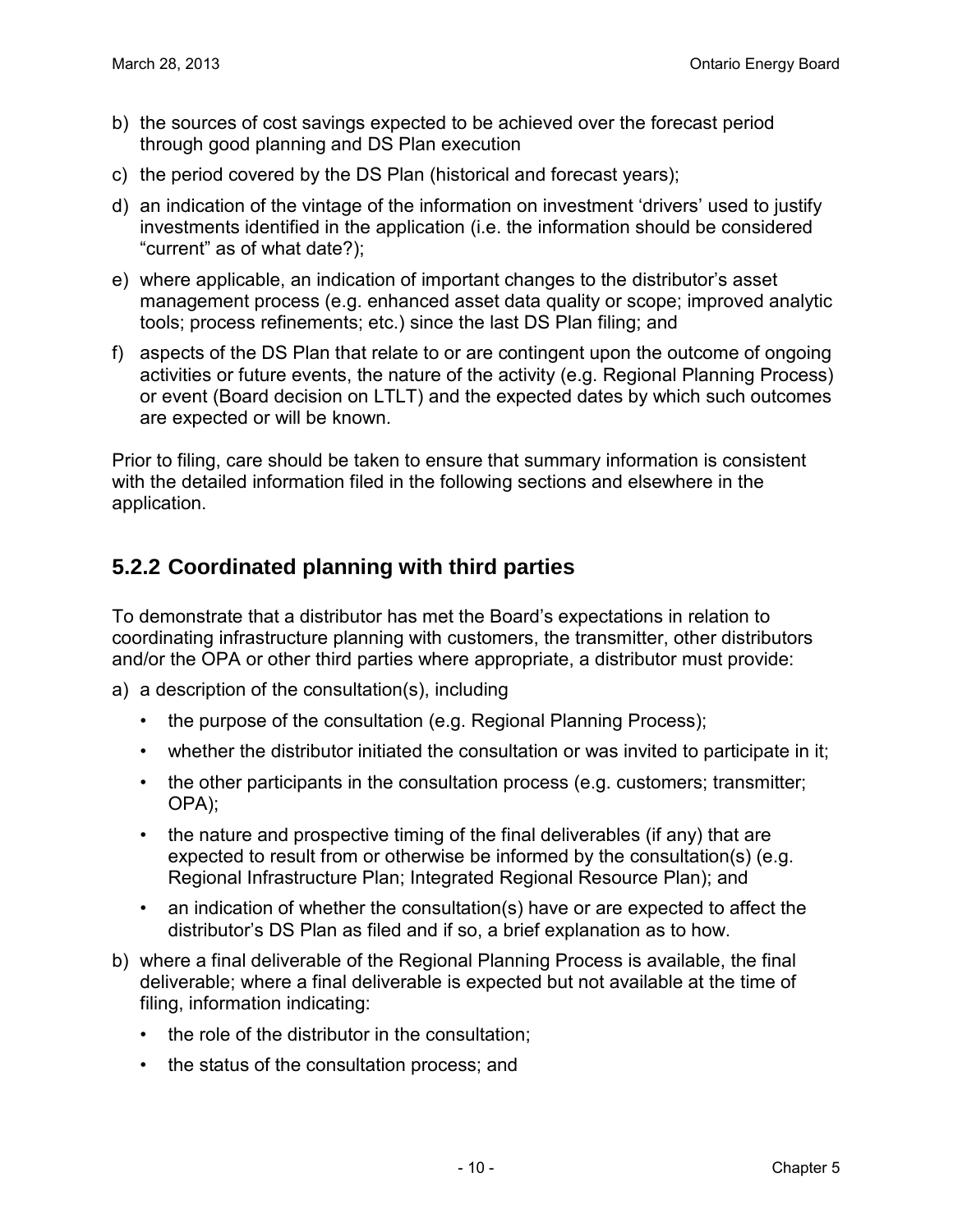- where applicable the expected date(s) on which final deliverables are expected to be issued.
- c) the comment letter provided by the OPA in relation to REG investments included in the distributor's DS Plan (see 5.2.4.2), along with any written response to the letter from the distributor, if applicable.

#### <span id="page-13-0"></span>**5.2.3 Performance measurement for continuous improvement**

As mentioned in section 5.0, good distributor planning is an essential element of the Board's performance-based rate-setting approaches. The Board understands that distributors often use certain qualitative assessments and/or quantitative metrics to monitor the quality of their planning process, the efficiency with which their plans are implemented, and/or the extent to which their planning objectives are met. The Board expects that this information is used to improve continuously a distributor's asset management and capital expenditure planning processes.

- a) identify and define the methods and measures (metrics) used to monitor distribution system planning process performance, providing for each a brief description of its purpose, form (e.g. formula if quantitative metric) and motivation (e.g. consumer, legislative, regulatory, corporate). These measures and metrics are expected to address, but need not be limited to:
	- customer oriented performance (e.g. consumer bill impacts; reliability; power quality);
	- cost efficiency and effectiveness with respect to planning quality and DS Plan implementation (e.g. physical and financial progress vs. plan; actual vs. planned cost of work completed); and
	- asset and/or system operations performance.
- b) provide a summary of performance and performance trends over the historical period using the methods and measures (metrics/targets) identified and described above. This summary must include historical period data on: 1) all interruptions; and 2) all interruptions excluding loss of supply' for a) the distribution system average interruption frequency index; b) system average interruption duration index; and c) customer average interruption duration index.<sup>1</sup>

Where performance assessments indicate marked adverse deviations from trend or targets (including any established in a previously filed DS Plan), provide a brief explanation and refer to these instances individually when responding to provision 'c)' below.

c) explain how this information has affected the DS Plan (e.g. objectives; investment priorities; expected outcomes) and has been used to continuously improve the asset management and capital expenditure planning process.

<span id="page-13-1"></span> $\overline{\phantom{a}}$ <sup>15</sup> The data should be calculated as stipulated in section 2.1.4.2 of the Board's Reporting and Record [Keeping Requirements.](http://www.ontarioenergyboard.ca/OEB/_Documents/Regulatory/RRR_Electricity.pdf)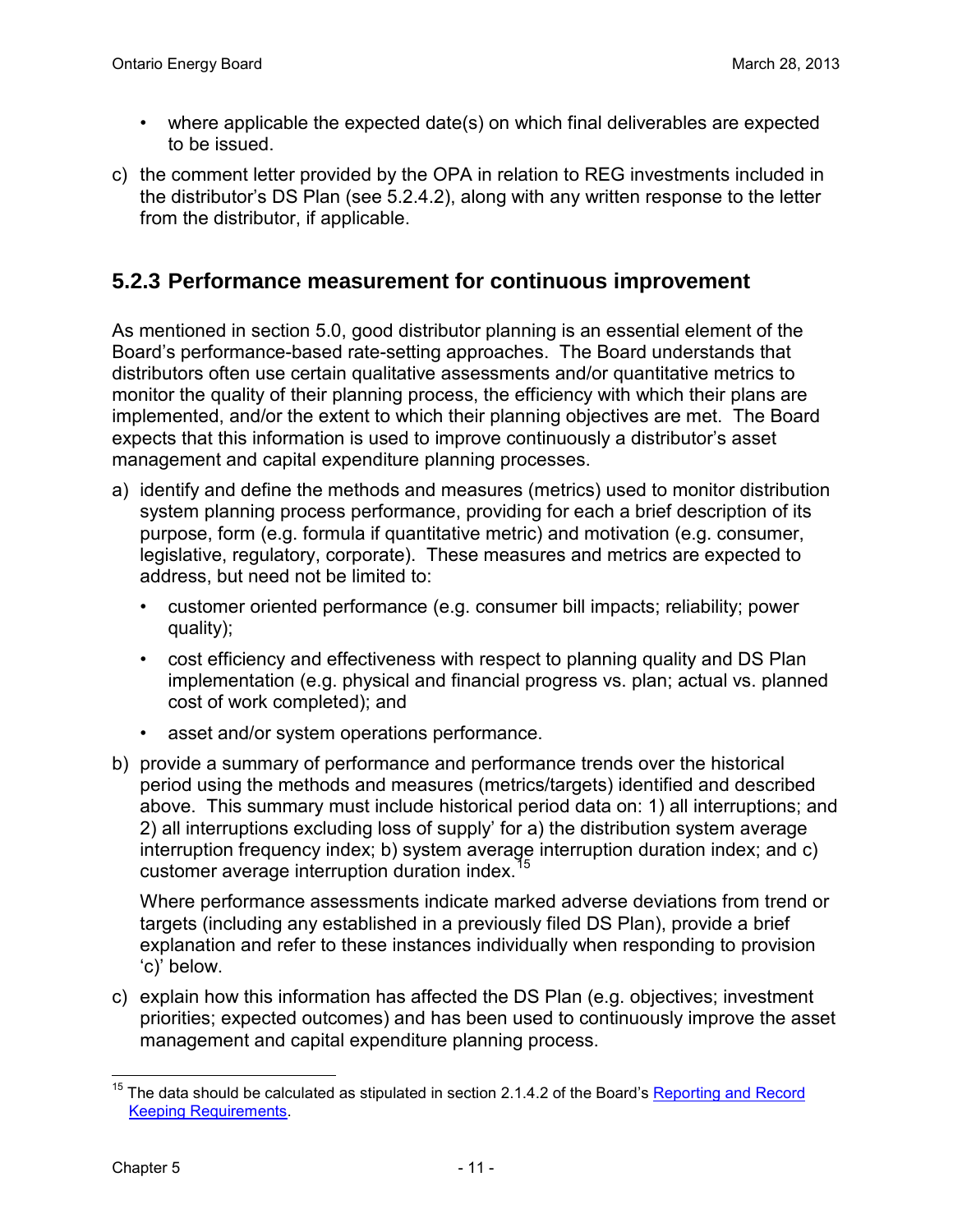# <span id="page-14-0"></span>**5.3 Asset Management Process**

As noted in the Introduction, a distributor's asset management process is the systematic approach used to plan and optimize ongoing capital and operating and maintenance expenditures on its distribution system and general plant. The purpose of the information requirements set out in this section 5.3 is to provide the Board and stakeholders with an understanding of the distributor's asset management process, and the direct links between the process and the expenditure decisions that comprise the distributor's capital investment plan.

#### <span id="page-14-1"></span>**5.3.1 Asset management process overview**

This section provides the Board and stakeholders with a high level overview of the information filed on a distributor's asset management process, including key elements of the process that have informed the preparation of the distributor's capital expenditure plan and therefore are referred to in response to requirements for more detailed information supporting the overall capital expenditure plan, budget allocations to categories of investments, or material projects/activities proposed for recovery in rates. The information provided should include but need not be limited to:

- a) a description of the distributor's asset management objectives and related corporate goals, and the relationships between them; where applicable, show and explain how the distributor ranks asset management objectives for the purpose of prioritizing investments;
- b) information regarding the components (inputs/outputs) of the asset management process used to prepare a capital expenditure plan, identify and briefly explain the data sets, primary process steps, and information flows used by the distributor to identify, select, prioritize and/or pace investments; e.g.
	- asset register
	- asset condition assessment
	- asset capacity utilization/constraint assessment
	- historical period data on customer interruptions caused by equipment failure
	- reliability-based 'worst performing feeder' information and analysis
	- reliability risk/consequence of failure analyses.

Use of a flowchart illustration accompanied by explanatory text is recommended.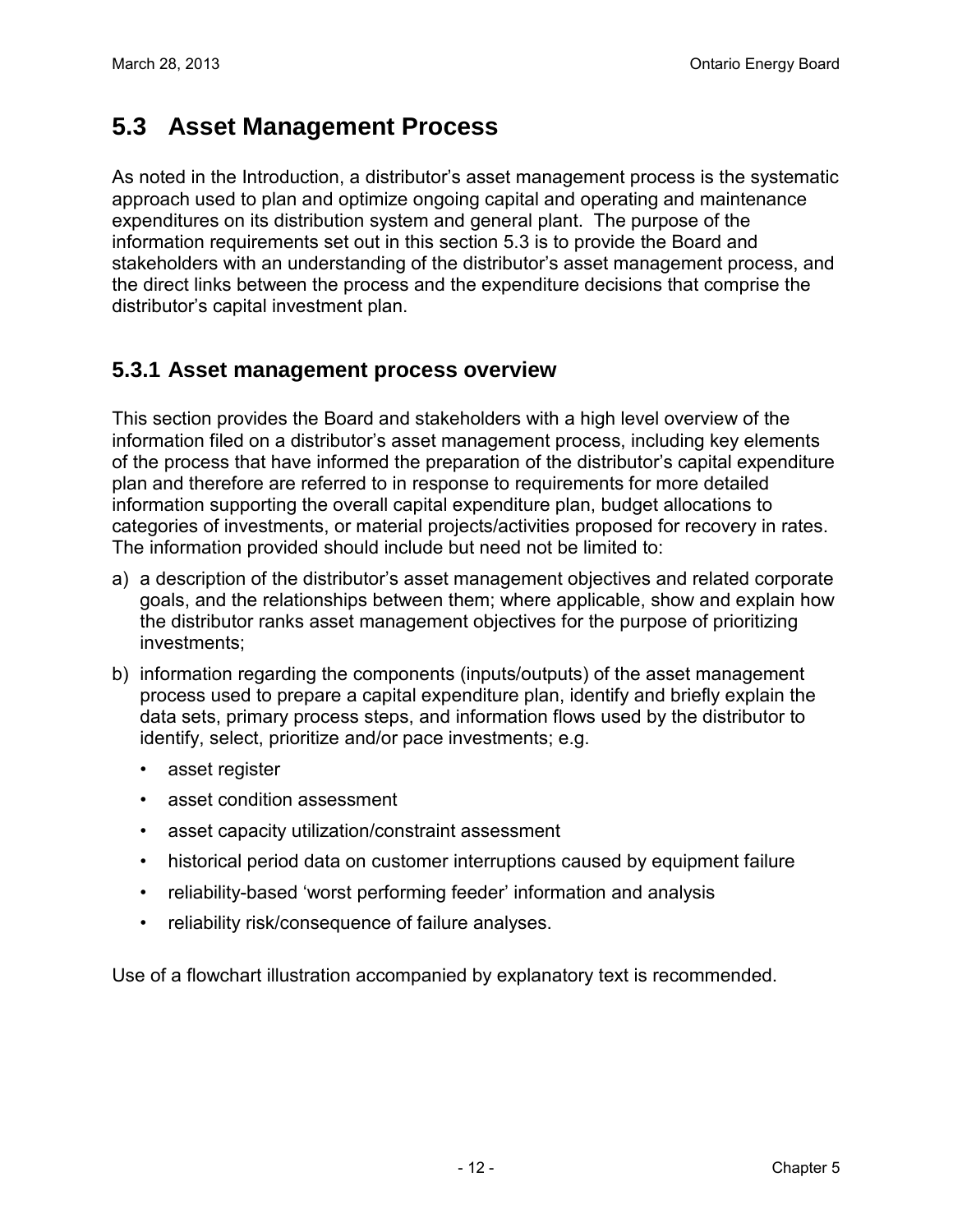#### <span id="page-15-0"></span>**5.3.2 Overview of assets managed**

Appropriate regulatory assessment of DS Plans requires an understanding of the scope and depth of the assets managed by a distributor. Distributors vary in terms of the types of assets managed (e.g. some own high voltage equipment; others do not). Detailed characteristics and data on the assets covered by the asset management process are to be filed, including but not necessarily limited to

- a) a description and explanation of the features of the distribution service area (e.g. urban/rural; temperate/extreme weather; underground/overhead; fast/slow economic growth) pertinent for asset management purposes, highlighting where applicable expectations for the evolution of these features over the forecast period that have affected elements of the DS Plan;
- b) a summary description of the system configuration, including length (km) of underground and overhead systems; number and length of circuits by voltage level; number and capacity of transformer stations;
- c) information (in tables and/or figures) by asset type (where available) on the quantity/years in service profile and condition of the distributor's system assets, including the date(s) the data was compiled; and
- d) an assessment of the degree to which the capacity of existing system assets is utilized relative to planning criteria, referencing the distributor's asset related objectives and targets
	- where cited as a 'driver' of a material investment(s) included in the capital expenditure plan, provide a level of detail sufficient to understand the influence of this factor on the scope and value of the investment.

#### <span id="page-15-1"></span>**5.3.3 Asset lifecycle optimization policies and practices**

An understanding of a distributor's asset lifecycle optimization policies and practices will support the regulatory assessment of system renewal investments and decisions to refurbish rather than replace system assets. Information provided should be sufficient to show the trade-off between spending on new capital (i.e. replacement) and lifeextending refurbishment, and should include but need not be limited to:

- a) A description of asset lifecycle optimization policies and practices, including but not necessarily limited to:
	- a description of asset replacement and refurbishment policies, including an explanation of how (e.g. processes; tools) system renewal program spending is optimized, prioritized and scheduled to align with budget envelopes; and how the impact of system renewal investments on routine system O&M is assessed;
	- a description of maintenance planning criteria and assumptions; and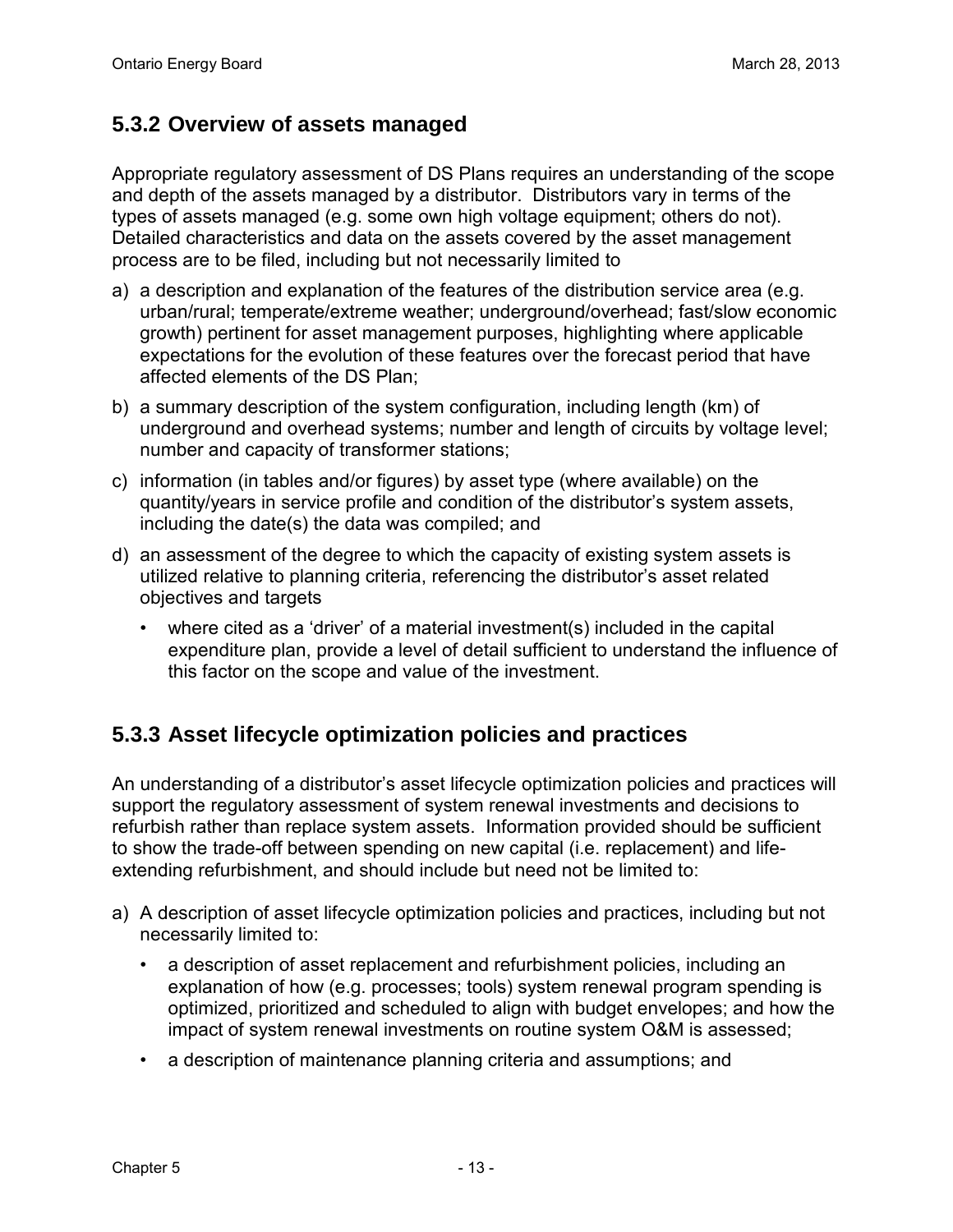- a description of routine and preventative inspection and maintenance policies, practices and programmes (can include references to the DSC).
- b) A description of asset life cycle risk management policies and practices, assessment methods and approaches to mitigation, including but not necessarily limited to the methods used; types of information inputs and outputs; and how conclusions of risk analyses are used to select and prioritize capital expenditures.

# <span id="page-16-0"></span>**5.4 Capital Expenditure Plan**

A distributor's DS Plan details the programme of system investment decisions developed on the basis of information derived from its asset management and capital expenditure planning process. It is critical that investments, whether identified by category or by specific project, be justified in whole or in part by reference to specific aspects of that process.

As noted above, a DS Plan must include information on prospective investments over a minimum five year forecast period, beginning with the test year (or initial test year if Customer IR filing), as well as information on investments – planned and actual – over the five year period prior to the initial year of the forecast period.

#### <span id="page-16-1"></span>**5.4.1 Summary**

This section elicits key information about a distributor's capital expenditure plan including, by category (see section 5.1.1), significant projects and activities to be undertaken and their respective key drivers; the relationship between investments in each category and a distributor's objectives and targets; and the primary factors affecting the timing of investment in each category (or of projects within each category, if significant).

The following information should be provided:

- a) information on the capability of the distributor's system to connect new load or generation customers in sufficient detail to convey the basis for the scope and quantum of investments related to this 'driver';
- b) total annual capital expenditures over the forecast period, by investment category (see section 5.4);
- c) a brief description of how for each category of investment, the outputs of the distributor's asset management and capital expenditure planning process have affected capital expenditures in that category and the allocation of the capital budget among categories;
- d) a list and brief description including total capital cost (table format recommended) of material capital expenditure projects/activities, sorted by category;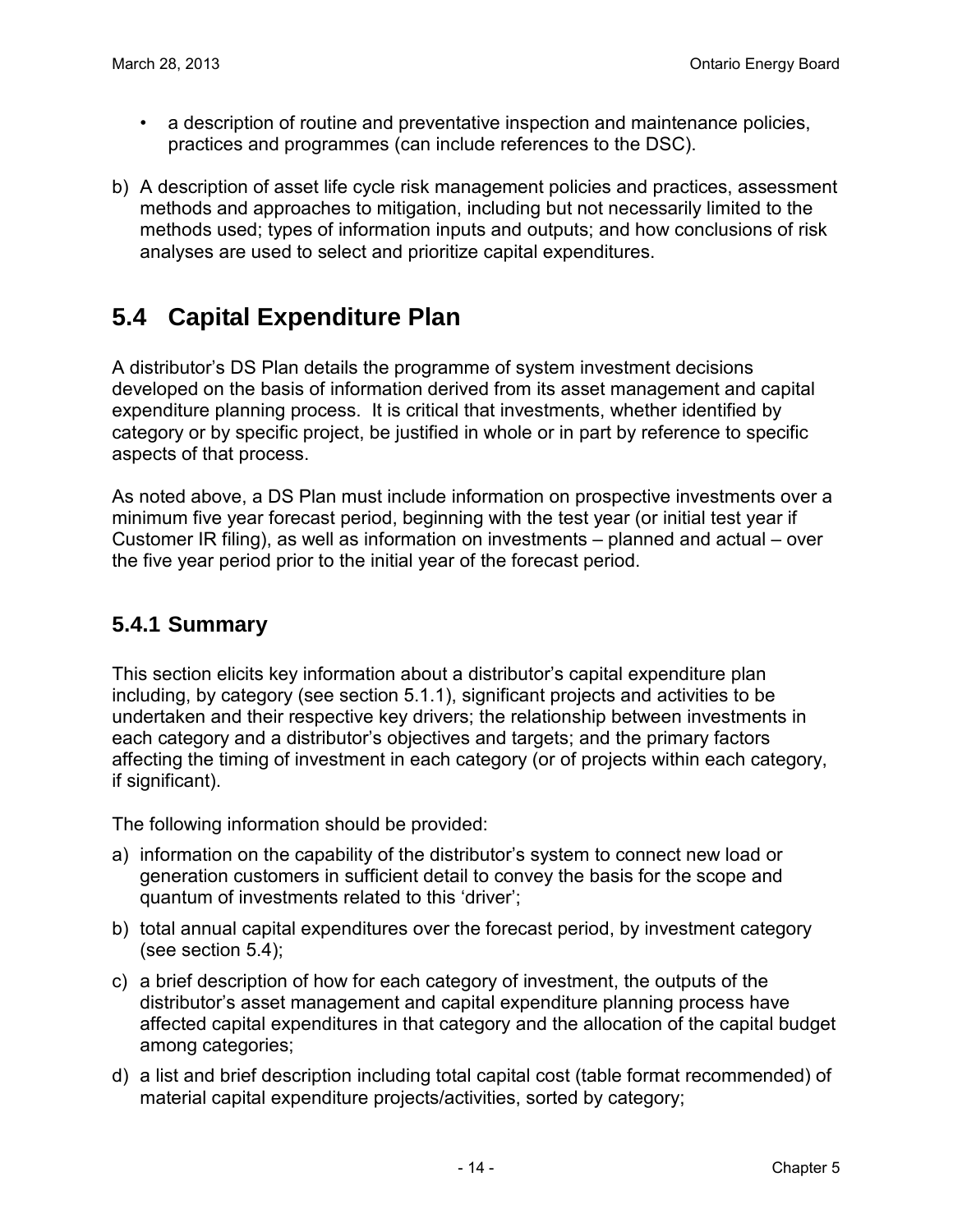- e) information related to a Regional Planning Process or contained in a Regional Infrastructure Plan that had a material impact on the distributor's capital expenditure plan, with a brief explanation as to how the information is reflected in the plan;
- f) a brief description of customer engagement activities to obtain information on their preferences and how the results of assessing this information are reflected in the plan;
- g) a brief description of how the distributor expects its system to develop over the next five years, including in relation to load and customer growth, smart grid development and/or the accommodation of forecasted renewable energy generation projects;
- h) a list and brief description including where applicable total capital cost (table format recommended) of projects/activities planned:
	- in response to customer preferences (e.g., data access and visibility; participation in distributed generation; load management);
	- to take advantage of technology-based opportunities to improve operational efficiency, asset management and the integration of distributed generation and complex loads; and
	- to study or demonstrate innovative processes, services, business models, or technologies.

#### <span id="page-17-0"></span>**5.4.2 Capital expenditure planning process overview**

The information a distributor should provide includes, but need not be restricted to:

- a) a description of the distributor's capital expenditure planning objectives, planning criteria and assumptions used, explaining relationships with asset management objectives, and including where applicable its outlook and objectives for accommodating the connection of renewable generation facilities;
- b) if not otherwise specified in (a), the distributor's policy on and procedure whereby non-distribution system alternatives to relieving system capacity or operational constraints are considered, including the role of Regional Planning Processes in identifying and assessing alternatives;
- c) a description of the process(es), tools and methods (including where relevant linkages to the distributor's asset management process) used to identify, select, prioritise and pace the execution of projects in each investment category (e.g. analysis of impact of planned capital expenditures on customer bills);
- d) if not otherwise included in c) above, details of the mechanisms used by the distributor to engage customers for the purpose of identifying their needs, priorities and preferences (e.g. surveys, system data analytics, and analyses – by rate class – of customer feedback, inquiries, and complaints); the stages of the planning process at which this information is used; and the aspects of the DS Plan that have been particularly affected by consideration of this information; and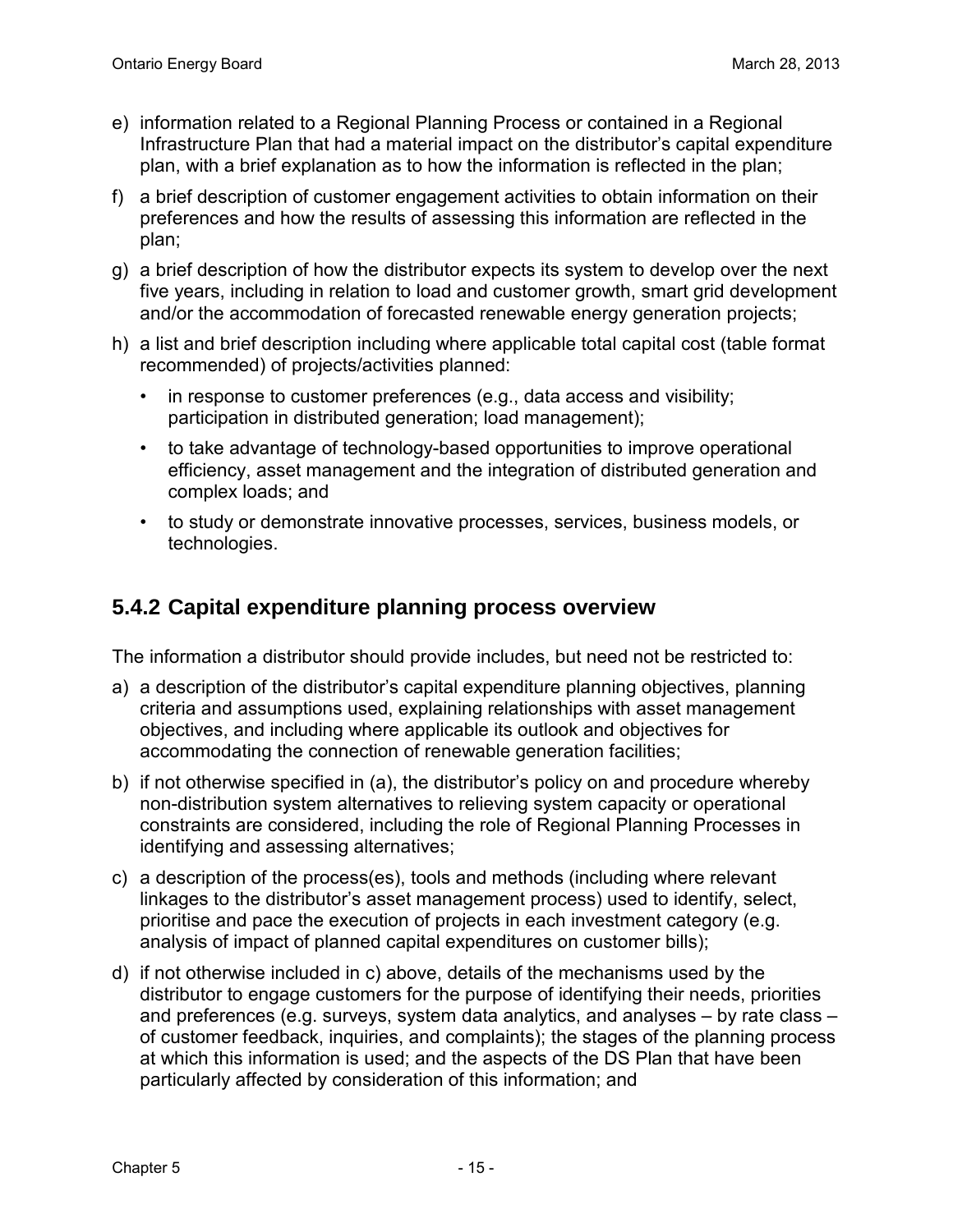e) if different from that described above, the method and criteria used to prioritise REG investments in accordance with the planned development of the system, including the impact if any of the distributor's plans to connect distributor-owned renewable generation project(s).

#### <span id="page-18-0"></span>**5.4.3 System capability assessment for renewable energy generation**

This section provides information on the capability of a distributor's distribution system to accommodate REG, including a summary of the distributor's load and renewable energy generation connection forecast by feeder/substation (where applicable); and information identifying specific network locations where constraints are expected to emerge due to forecast changes in load and/or connected renewable generation capacity.

In relation to renewable or other distributed energy generation connections, the information that must be considered by a distributor and documented in an application (where applicable) includes:

- a) applications from renewable generators over 10kW for connection in the distributor's service area;
- b) the number and the capacity (in MW) of renewable generation connections anticipated over the forecast period based on existing connection applications, information available from the OPA and any other information the distributor has about the potential for renewable generation in its service area (where a distributor has a large service area, or two or more non-contiguous regions included in its service area, a regional breakdown should be provided);
- c) the capacity (MW) of the distributor's distribution system to connect renewable energy generation located within the distributor's service area;
- d) constraints related to the connection of renewable generation, either within the distributor's system or upstream system (host distributor and/or transmitter); and
- e) constraints for an embedded distributor that may result from the connections.

#### <span id="page-18-1"></span>**5.4.4 Capital expenditure summary**

The purpose of the information filed under this section is to provide the Board and stakeholders with a 'snapshot' of a distributor's capital expenditures over a 10 year period, including five historical years and five forecast years. Note that where a distributor's internal investment planning framework does not align with the investment categories defined here, best efforts are expected to 'map' investments to these categories.

Despite the 'multi-purpose' character of a project or activity, for 'summary' purposes the entire costs of individual projects or activities are to be allocated to one of the four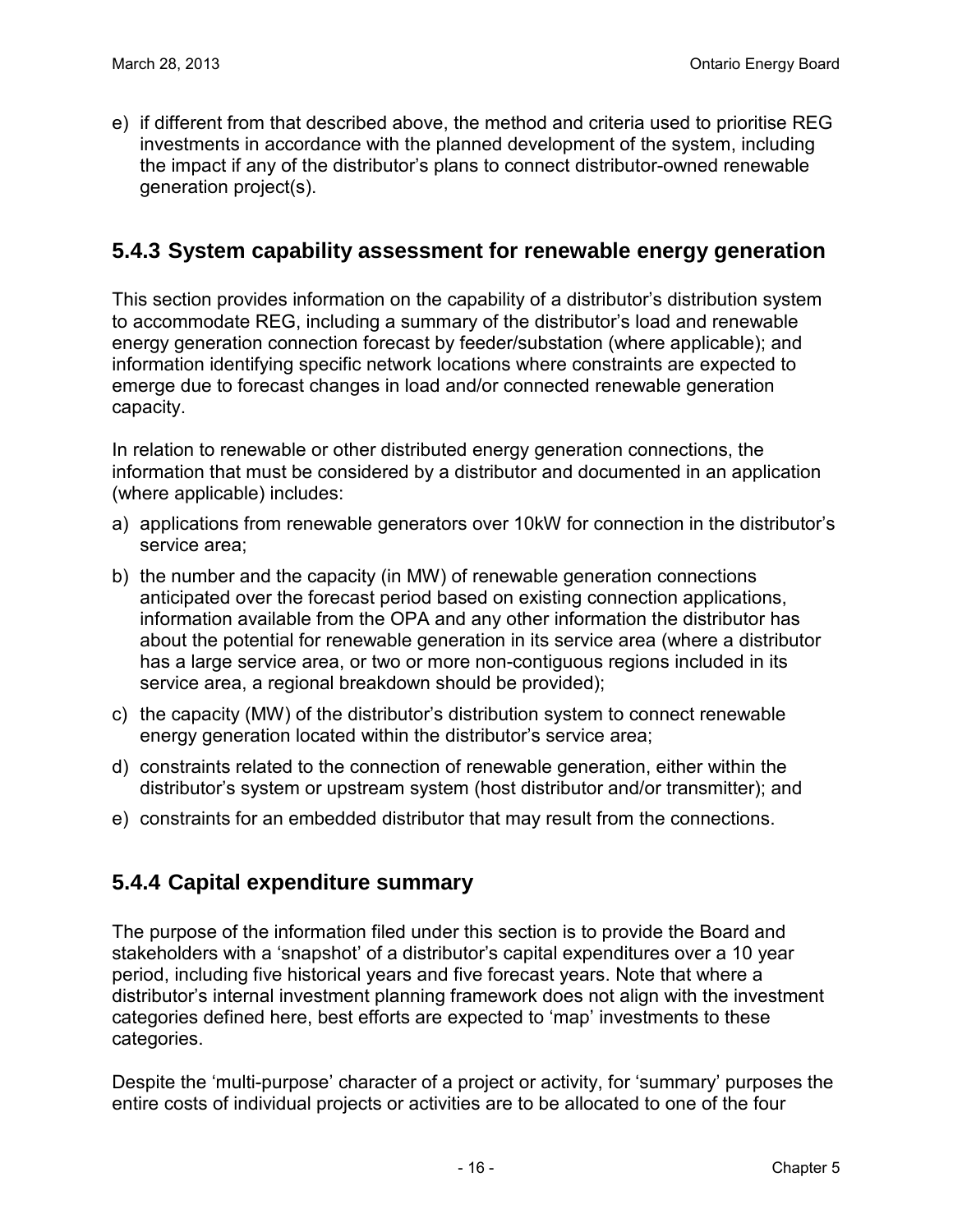investment categories on the basis of the primary (i.e. initial or 'trigger') driver of the investment. Note, however, that for material projects, a distributor must estimate and allocate costs to the relevant investment categories when providing information to justify the investment, as this assists in understanding the relationship between the costs and benefits attributable to each driver underlying the investment. In any event, the categorization of an individual project or activity for the purposes of these filing requirements should not in any way affect the proper apportionment of project costs as per the DSC.

Table 2 illustrates how information filed under this section includes a distributor's actual and forecast (i.e. proposed) capital expenditures over the historical and forecast periods. System operations and maintenance (O&M) costs are also shown to reflect the potential impact, if any, of capital expenditures on routine system O&M. Note that 'Plan' expenditures over the historical period refer to a distributor's previous plan for capital expenditures *after* adjustments (if any) occasioned by the Board's decision on the relevant prior application.

Brief explanatory notes should be provided to explain the factor(s) and/or circumstances underlying marked changes in the share of total investment represented by a given investment category over the forecast period relative to 'actual' spending over the historical period. For example, a large expenditure over a relatively short period for a 'one-off' project (e.g. a distribution station) can cause a temporary 'step change' in category C spending compared to the trend in actual expenditures over the historical period.

While year over year 'Plan vs. Actual' variances for individual investment categories are expected, explanatory notes should be provided where

- for any given year "Total" 'Plan' vs. 'Actual' variances over the historical period are markedly positive or negative; or
- a trend for variances in a given investment category is markedly positive or negative over the historical period.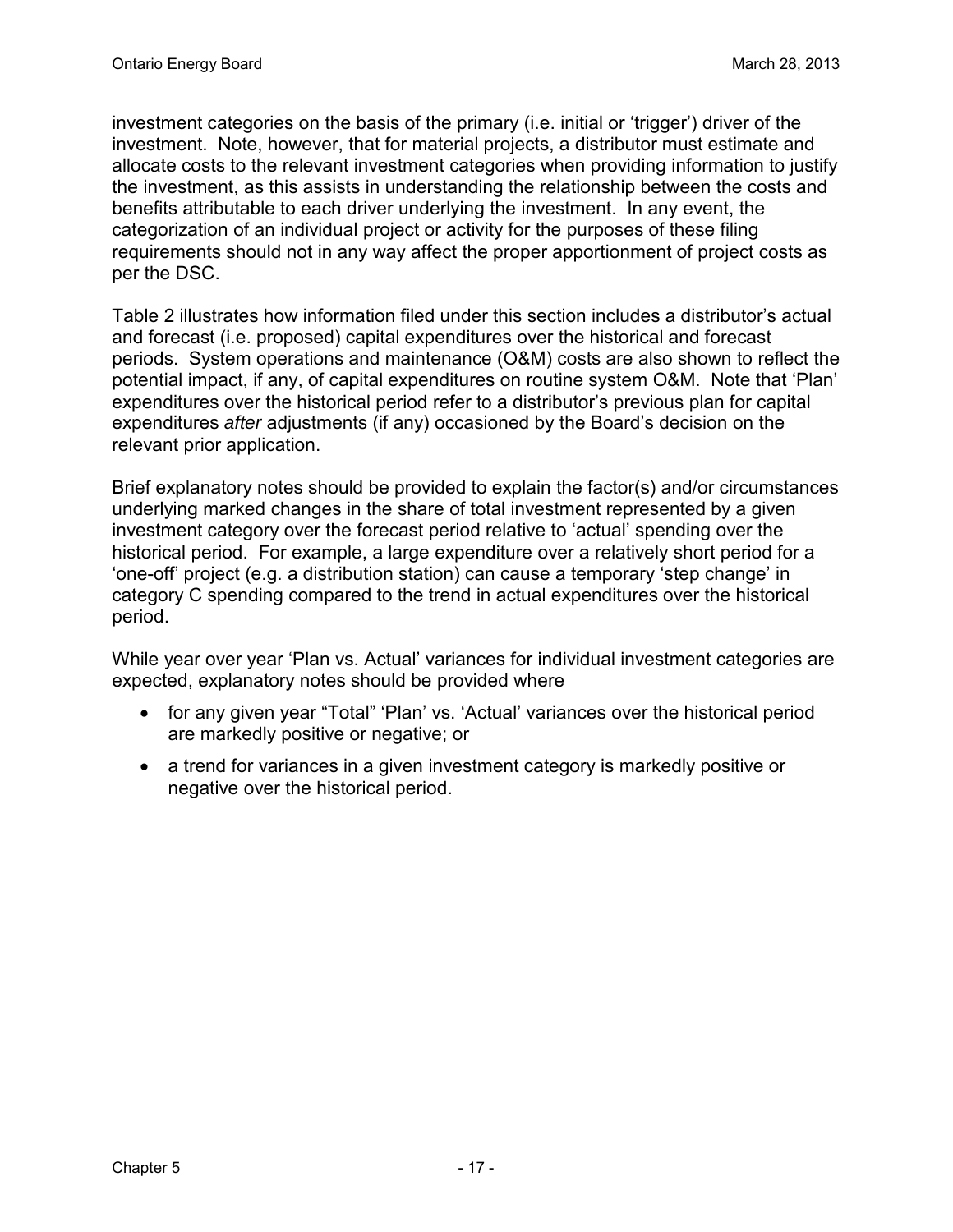#### **Table 2 – Capital Expenditure Summary**

|                       |        | Historical (previous plan <sup>1</sup> & actual) |     |        |             |      |      |             |  |        |               |               |             |            |   |        | <b>Forecast (planned)</b> |        |                      |        |  |
|-----------------------|--------|--------------------------------------------------|-----|--------|-------------|------|------|-------------|--|--------|---------------|---------------|-------------|------------|---|--------|---------------------------|--------|----------------------|--------|--|
|                       | Test-5 |                                                  |     | Test-4 |             |      |      | Test-3      |  | Test-2 |               |               | Test- $1^2$ |            |   | Test   | Test+1                    |        | Test+2 Test+3 Test+4 |        |  |
|                       |        | Plan Actual                                      | Var |        | Plan Actual | Var  | Plan | Actual Var  |  | Plan   | <b>Actual</b> | Var           | Plan        | Actual Var |   |        |                           |        |                      |        |  |
| <b>CATEGORY</b>       | \$'000 |                                                  | %   | \$'000 |             | $\%$ |      | \$'000<br>% |  | \$'000 |               | $\frac{9}{6}$ | \$'000      |            | % | \$'000 | \$'000                    | \$'000 | \$'000               | \$'000 |  |
| <b>System Access</b>  |        |                                                  |     |        |             |      |      |             |  |        |               |               |             |            |   |        |                           |        |                      |        |  |
| System Renewal        |        |                                                  |     |        |             |      |      |             |  |        |               |               |             |            |   |        |                           |        |                      |        |  |
| <b>System Service</b> |        |                                                  |     |        |             |      |      |             |  |        |               |               |             |            |   |        |                           |        |                      |        |  |
| <b>General Plant</b>  |        |                                                  |     |        |             |      |      |             |  |        |               |               |             |            |   |        |                           |        |                      |        |  |
| Total                 |        |                                                  |     |        |             |      |      |             |  |        |               |               |             |            |   |        |                           |        |                      |        |  |
| <b>System O&amp;M</b> |        |                                                  |     |        |             |      |      |             |  |        |               |               |             |            |   |        |                           |        |                      |        |  |

Notes to the Table:

- 1. Historical "previous plan" data is not required unless a plan has previously been filed
- 2. Indicate the number of months of 'actual' data included in year 'Test-1' (normally a 'bridge' year):

Explanatory Notes on Variances (complete only if applicable)

Notes on shifts in forecast vs. historical budgets by category

Notes on year over year Plan vs. Actual variances for Total Expenditures

Notes on Plan vs. Actual variance trends for individual expenditure categories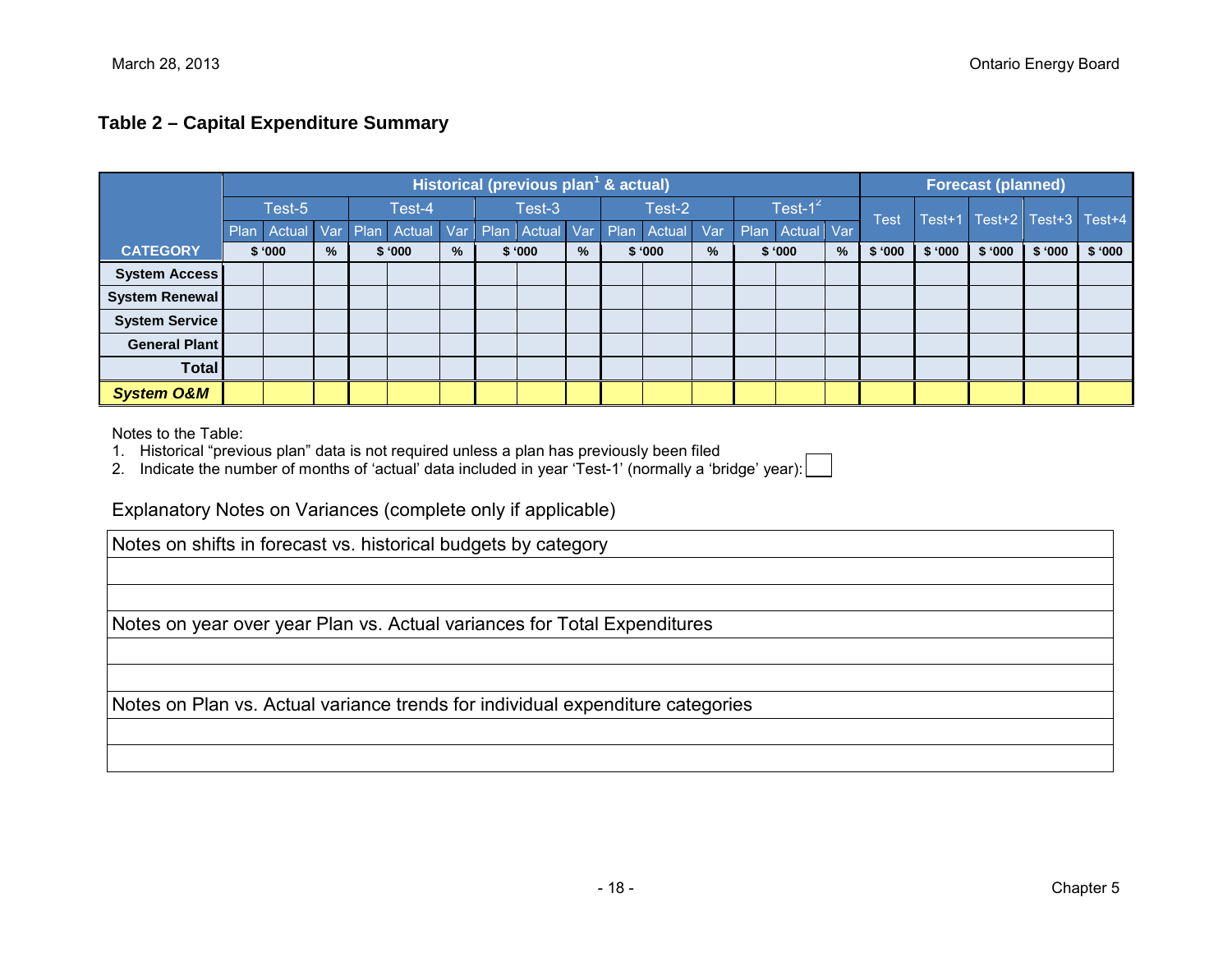#### <span id="page-21-0"></span>**5.4.5 Justifying capital expenditures**

As indicated in Chapter 1, the onus is on a distributor to provide the data, information and analyses necessary to support the capital-related costs upon which the distributor's rate proposal is based. Filings must enable the Board to assess whether and how a distributor's DS Plan delivers value to customers, including by controlling costs in relation to its proposed investments through appropriate optimization, prioritization and pacing of capital-related expenditures.

#### **5.4.5.1 Overall plan**

The Board's assessment of DS Plans includes the costs of material projects/activities included in the DS Plan, as well as the costs represented by the respective shares of the overall DS Plan budget allocated to each of the four investment categories. Information to be provided in this section pertains to the latter; the former is addressed in section 5.4.5.2.

To support the overall quantum of investments included in a DS Plan by category, a distributor should include information on:

- comparative expenditures by category over the historical period;
- the forecast impact of system investment on system O&M costs, including on the direction and timing of expected impacts;
- the 'drivers' of investments by category (referencing information provided in response to sections 5.3 and 5.4), including historical trend and expected evolution of each driver over the forecast period (e.g. information on the distributor's assetrelated performance and performance targets relevant for each category, referencing information provided in section 5.2.3);
- information related to the distributor's system capability assessment (see section 5.4.3)

#### **5.4.5.2 Material investments**

The focus of this section is on projects/activities that meet the materiality threshold set out in Chapter 2 of the *Filing Requirements for Electricity Transmission and Distribution Applications*. However, distributors are encouraged in all instances to consider the applicability of these requirements to ensure that all investments proposed for recovery in rates, including those deemed by the applicant to be distinct for any other reason (e.g. unique characteristics; marked divergence from previous trend) are supported by evidence that enables the Board's assessment according to the evaluation criteria set out below. The level of detail characterizing the evidence filed by a distributor to support a given investment project/activity should be proportional to the materiality of the investment.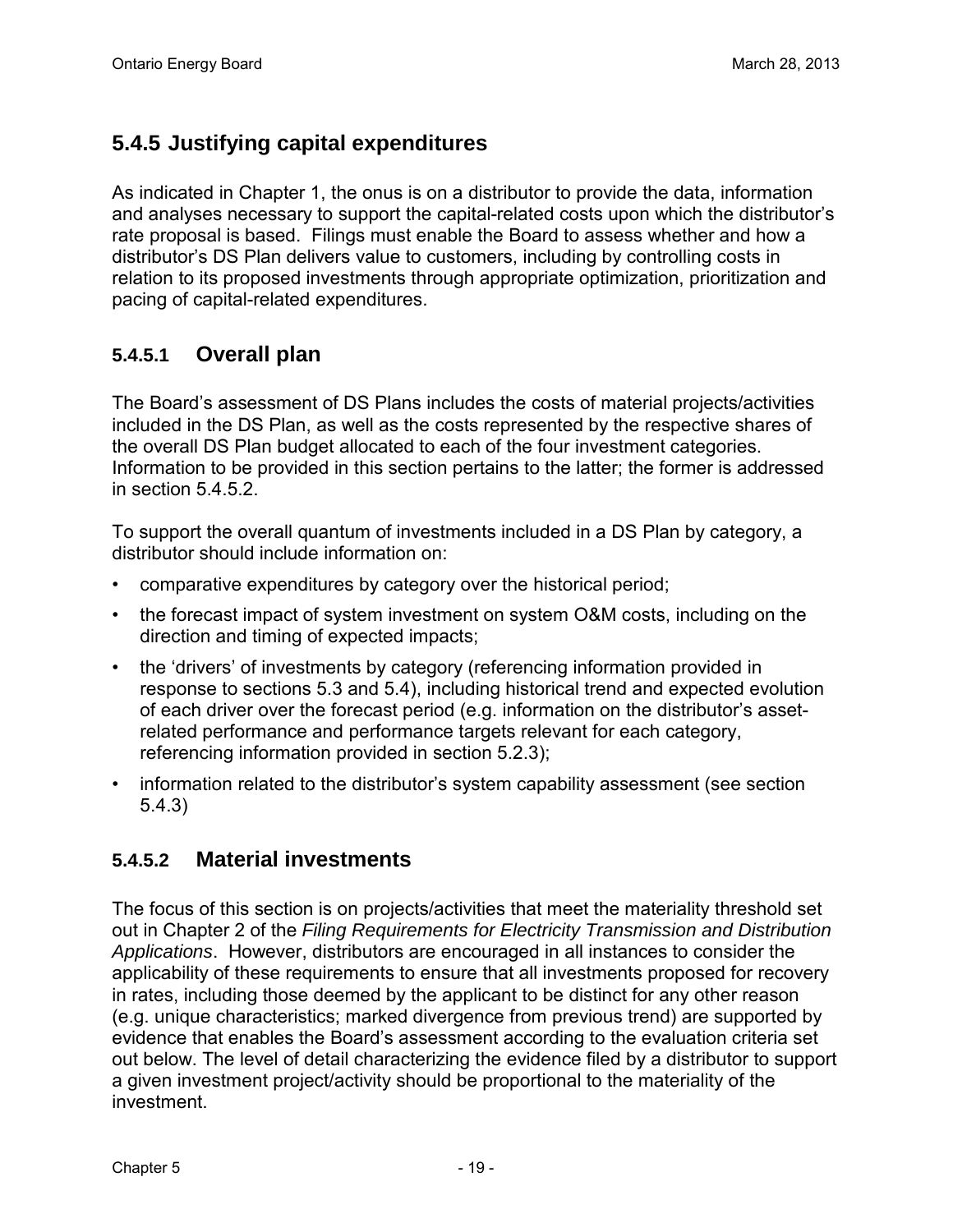#### **A. General Information on the Project/Activity**

The following information is to be provided for any material project in order to facilitate and understanding of the quantum of the expenditure, timing, and contingencies associated with the project:

- total capital and where applicable, (non-capitalized) O&M costs proposed for recovery in rates
- related customer attachments and load, as applicable
- start date, in-service date and expenditure timing over the planning horizon
- the risks to the completion of the project or activity as planned and the manner in which such risks will be mitigated
- if not evident from Table 2, comparative information on expenditures for equivalent projects/activities over the historical period, where available
- information on total capital and OM&A costs associated with REG investment, if any, included in a project/activity; and a description of how the REG investment is expected to improve the system's ability to accommodate the connection of REG facilities
- where a proposed project requires Leave to Construct approval under Section 92 of the OEB Act, with construction commencing in the test year, the applicant must provide a summary of the evidence for that project consistent with the requirements set out in Chapter 4 of these Filing Requirements (sections 4.3 and 4.4 in particular)

#### **B. Evaluation criteria and information requirements for each project/activity**

The Board's evaluation of material investments aligns with the outcomes set out in section 5.0.4. Efficiency, customer value, reliability and safety are the primary criteria for evaluating any material investment; other criteria pertaining specifically to grid modernization will be applied where applicable.

The Board's investment evaluation criteria and the qualitative or quantitative evidence that a distributor can use to demonstrate that an investment is consistent with these criteria are set out below.

- 1. *Efficiency, Customer Value, Reliability*
	- a) identify the main 'driver' ('trigger') of the project/activity, and where applicable any secondary 'drivers'; related objectives and/or performance targets; and by reference to the distributor's asset management process (section 5.3.1), the source and nature of the information used to justify the investment
	- b) indicate the priority of the investment relative to others, giving reasons for assigning this priority that clearly reflect the distributor's approach to identifying, selecting, prioritizing and pacing projects in each investment category described in response to section 5.4.2(c)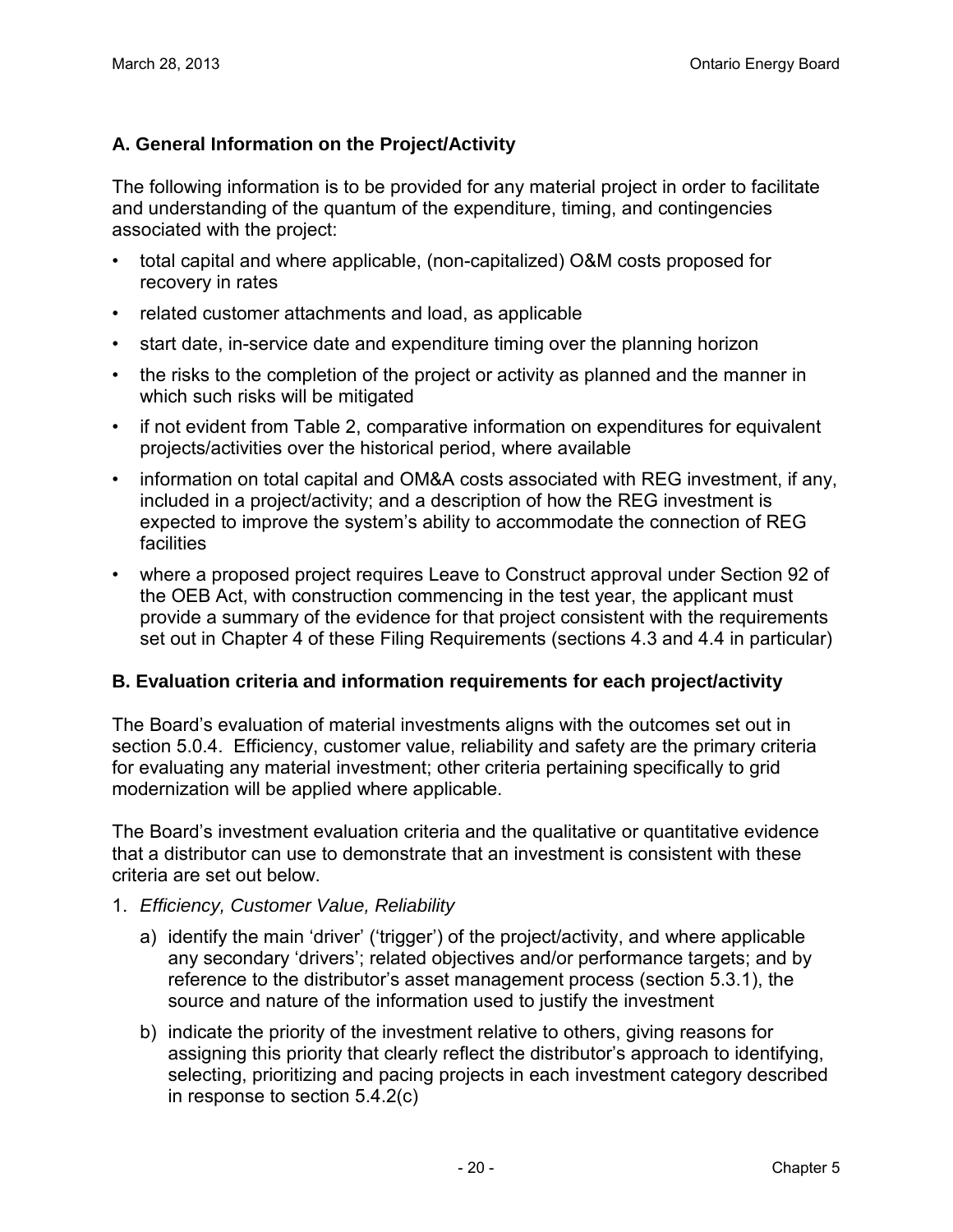- c) using, where applicable, quantitative and/or qualitative analyses of the project and project alternatives involving design, scheduling, funding and/or ownership options (e.g. whole or part ownership solely by or jointly with  $3<sup>rd</sup>$  parties)
	- − explain the effect of the investment on system operation efficiency and cost-effectiveness
	- − the net benefits accruing to customers as a result of the investment
	- − the impact of the investment on reliability performance including on the frequency and duration of outages

Where alternatives have been considered and the ranking of a proposed project relative to alternatives has been affected by the imputed value of benefits and costs, these benefits and costs should be described and explained in relation to the proposed project and alternatives.

Where a distributor's choices as to technical design, component characteristics, how the work is carried out, etc. have been affected by a decision to configure a project to meet both a 'trigger' driver and one or more other drivers in a manner that affects cost as well as benefits, these effects should be highlighted.

2. *Safety*

Provide information on the effect of the investment on health and safety protections and performance

3. *Cyber-security, Privacy*

Where applicable, provide information showing that the investment conforms to all applicable laws, standards and best utility practices pertaining to customer privacy, cyber-security and grid protection

- 4. *Co-ordination, Interoperability*
	- a) where applicable, explain how the investment applies recognized standards, referencing co-ordination with utilities, regional planning, and/or links with  $3<sup>rd</sup>$ party providers and/or industry.
	- b) describe how the investment potentially enables future technological functionality and/or addresses future operational requirements
- 5. *Economic Development*

Where applicable, describe the effect of the investment on Ontario economic growth and job creation

6. *Environmental Benefits*:

Where applicable, describe the effect of the investment on the use of clean technology, conservation and more efficient use of existing technologies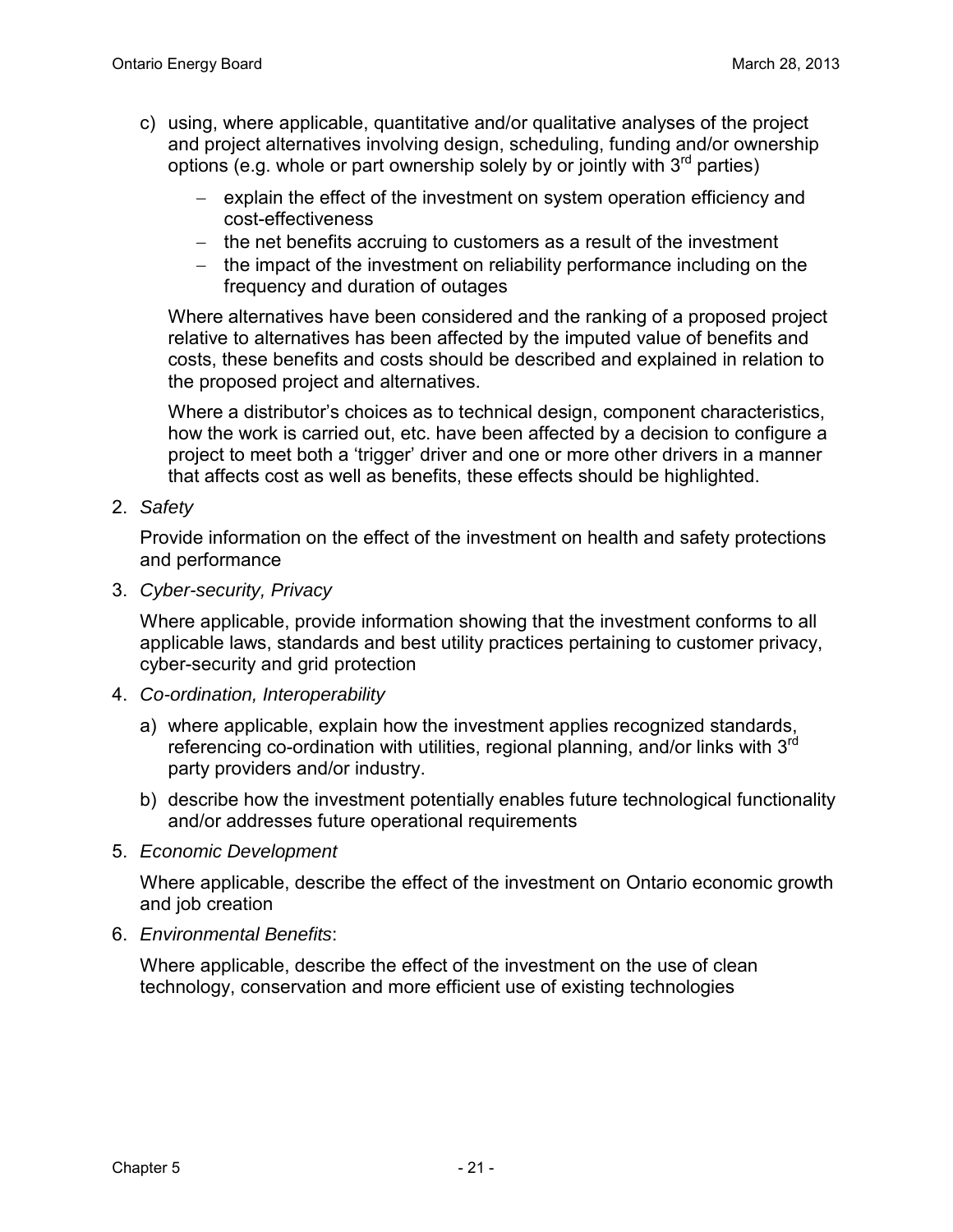#### **C. Category-specific requirements for each project/activity**

As set out below, category-specific information and analyses should also be used to support a project/activity (or elements thereof as applicable).

a) *System access* – projects/activities in this category are driven by statutory, regulatory or other obligations on the part of the distributor to provide customers with access to their distribution system. Most frequently, investments relate to requests by customers for connections or connection modifications, but also include requests from municipal authorities for a distributor to relocate system assets in order to accommodate infrastructure development or modifications. Consequently, investment budgets for this category can vary from one DS Plan to the next depending on business conditions.

In the event that the project involves replacing a distributor's system assets, there may also be asset life-cycle related considerations to the extent that infrastructure is taken out of service prior to the end of its service life and new infrastructure is commissioned.

Information bearing on these issues should therefore be included in a distributor's justification of a project/activity in this category, including (where applicable) but not restricted to:

- factors affecting the timing/priority of implementing the project
- factors relating to customer preferences or input from customers and other third parties
- factors affecting the final cost of the project
- how controllable costs have been minimized
- whether other planning objectives are met by the project or have intentionally been combined into the project and if so, which objectives and why
- whether technically feasible project design and/or implementation options exist, whether these options were considered and if not, why not
- where such options were considered and project decision support tools and methods described in response to section 5.4.2 (c) were used to help identify the proposed option, provide a summary of the results of the analysis, including where applicable:
	- − the least cost option: a comparison of the life cycle cost of all options considered (including the proposed project) – over the service life of the proposed project
	- − the cost efficient option: a comparison of net project benefits and costs over the service life of the proposed project including:
		- i. a project configured solely to meet the obligation; and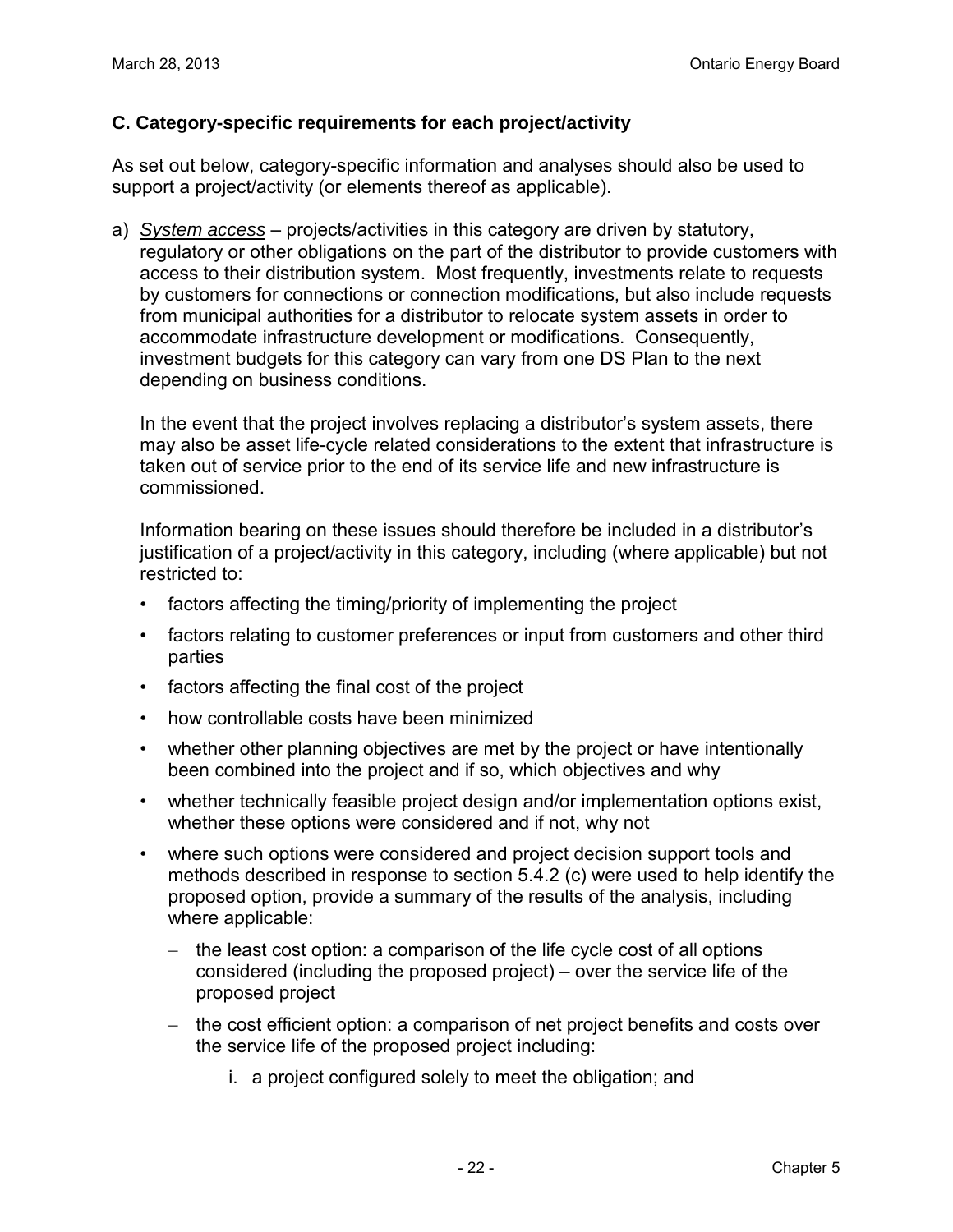- ii. the proposed project and where considered, technically feasible options to the proposed project that meet the same objectives.
- where applicable, the results of the 'final economic evaluation' carried out as per section 3.2 of the DSC
- where applicable (e.g. REG investment), information on the nature and magnitude of the system impacts of the project, the costs of any system modifications required to accommodate these impacts and the means by which these costs are to be recovered
- b) *System renewal* projects/activities in this category are driven by the relationship between the ability of an asset or asset system to continue to perform at an acceptable standard on a predictable basis on one hand and on the other, the consequences for customers served by the asset(s) of a deterioration of this ability (i.e. "failure"). Generally, the lower the former and/or higher the latter, the more important it becomes to replace or refurbish the asset(s) sooner rather than later.

Hence, a distributor's discretion over the timing and priority of projects in this category may lessen over time, such as where assets with high consequence of failure are consistently operating outside applicable operating limits. On the other hand, a distributor may have considerable discretion over timing and priority where deteriorating asset condition has little or no impact on performance and the consequences in terms of the number of customers and criticality of service potentially affected by an asset failure are relatively low.

Information bearing on these issues should therefore be included in a distributor's justification of each sustainment project/activity, including (where applicable) but not restricted to:

- a description of the relationship between the characteristics of the assets targeted by a project and the consequences of asset performance deterioration or failure, referring to
	- − the distributor's asset performance-related operational targets and asset lifecycle optimization policies and practices (i.e. filings in relation to sections 5.2.3 and 5.3.3)
	- − information on the condition of the assets relative to their typical life-cycle; and performance record of the assets targeted by the project
	- − the number of customers in each customer class potentially affected by a failure of the assets included in the project
	- − quantitative customer impacts (e.g. frequency or duration of interruptions or number of customers affected) with associated risk level(s)
	- − qualitative customer impacts (e.g. customer satisfaction; customer migration) with associated risk level(s)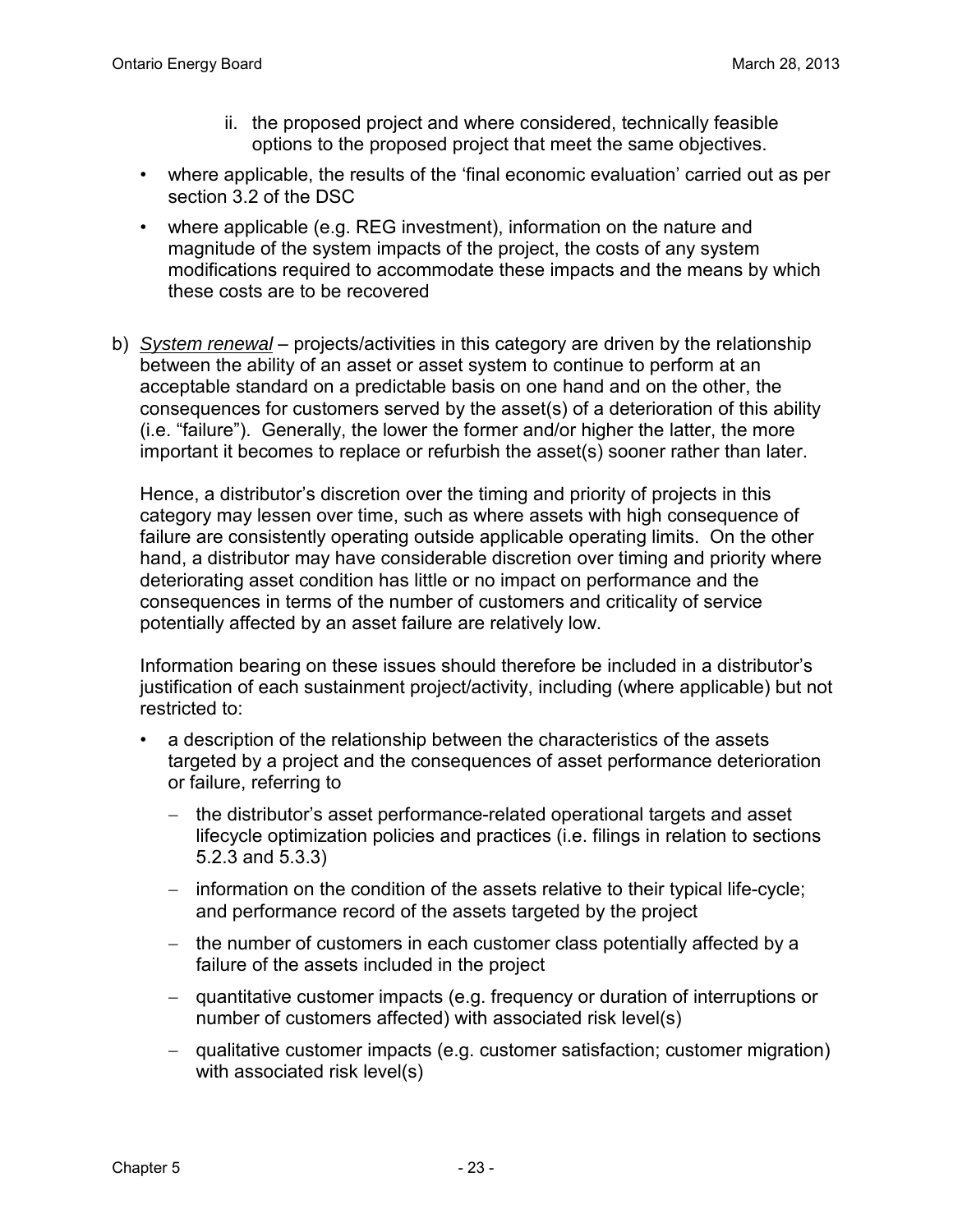- − the value of customer impact (e.g. high, medium, low) in terms of the characteristics of customers potentially affected by failure that have a bearing on the criticality and/or cost of failure (e.g. customer classes; customer access to backup service)
- other factors that may affect the timing of the proposed project, including the rate at which assets are replaced over the forecast period (i.e. investment intensity), where applicable; priority relative to other projects (this and other categories)
- identify the consequences for system O&M costs, including the implications for system O&M of not implementing the project
- identification of reliability and or safety factors that may have played a role
- where applicable and reasonable variation and/or uncertainty in the above factors exists, provide – using the tools and methods described in response to section 5.4.2 (c) – an analysis of project benefits and costs comparing alternatives to the timing of the proposed project, highlighting the trade-offs between rate of expenditure and mitigation of the consequences of asset performance deterioration. Where the ranking of the proposed project relative to the alternatives has been adjusted to account for significant benefits and costs the value of which cannot readily be quantified, these should be described and explained in relation to the proposed project and all alternatives.
- where the proposed project meets the requirement for 'like for like' renewal and has been configured at extra cost to address other distributor planning objectives (e.g. development related objectives), provide – using the tools and methods described in response to section 5.4.2 (c) – an analysis of project benefits and costs comparing a) a project configured solely to meet the requirement; b) the proposed project; and c) technically feasible alternatives to the proposed project that meet the same objectives as the proposed project. Where the ranking of the proposed project relative to alternatives has been adjusted to account for significant benefits and costs the value of which cannot readily be quantified, these should be described and explained in relation to the proposed project and all alternatives.
- c) *System service* projects/activities in this category are driven by the distributor's expectations that evolving customer use of the system may occasion the creation of system capacity constraints or otherwise adversely impact operations in a manner that challenges the distributor's service delivery standards or objectives. Distributor discretion in relation to investments in this category can be relatively high in terms of both initiating a project and determining the priority and timing of project-related expenditures.

Information used by a distributor to justify projects/activities in this category should include, but need not be restricted to:

• where measurable, an assessment of the benefits of the project for customers in relation to the achievement of the objectives of the investment; express the result